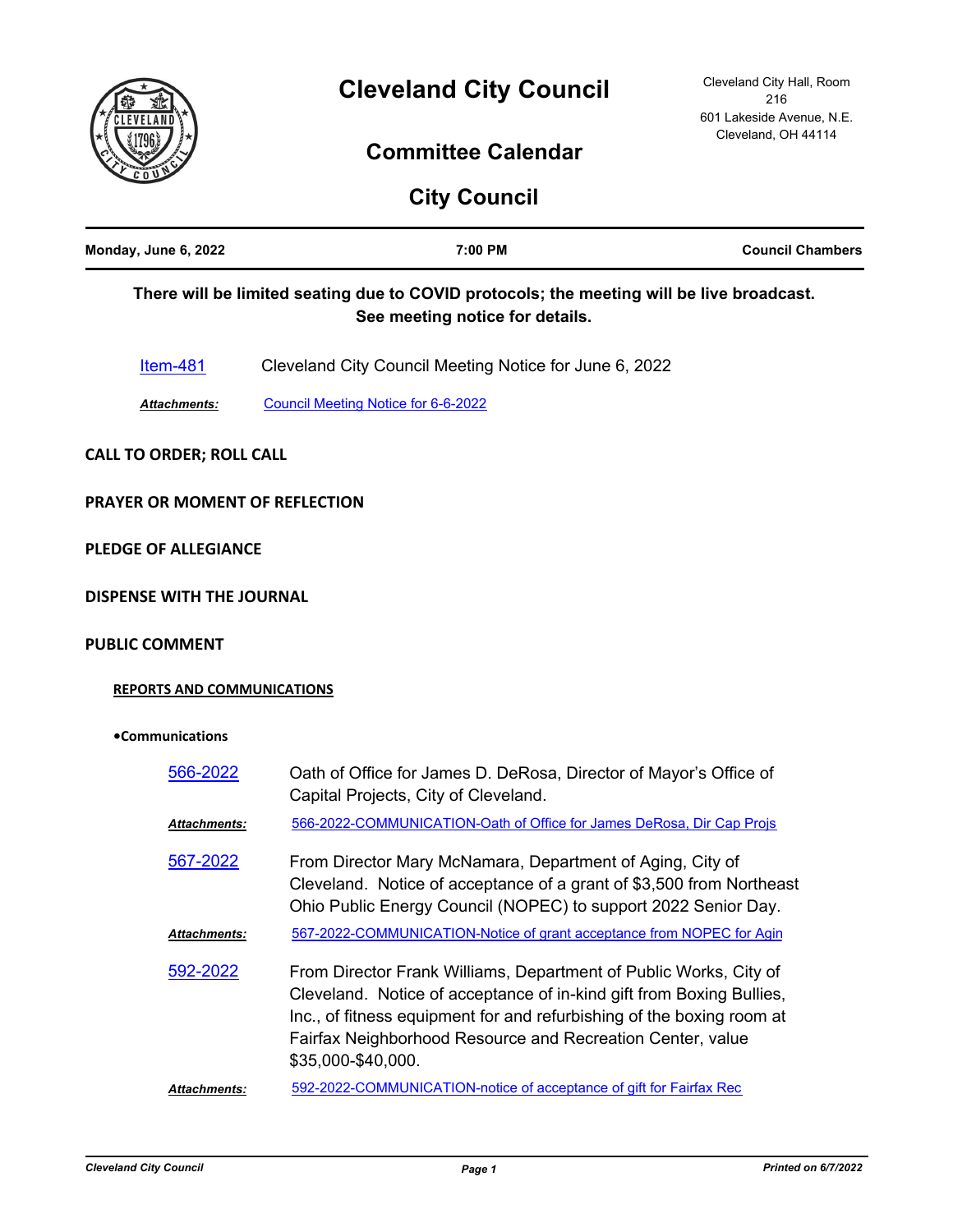# **•The Ohio Division of Liquor Control**

| 552-2022             | #5476535. Stock Application, C1. M & Z Grocery, Inc., 8502 Quincy<br>Ave. (Ward 6).                                                                   |
|----------------------|-------------------------------------------------------------------------------------------------------------------------------------------------------|
| <u> Attachments:</u> | 552-2022-COMMUNICATION-Liquor8502Quincy                                                                                                               |
| 553-2022             | #73110910005. New License Application, D3 D3A. Emir Properties<br>LLC, 10325 Lorain Ave. (Ward 11).                                                   |
| <b>Attachments:</b>  | 553-2022-COMMUNICATION-Liquor10325Lorain                                                                                                              |
| 554-2022             | #58111440600. Economic Development Transfer Application, C2.<br>Meijer Stores LP, Southwest Corner of Cedar Avenue and East 105th<br>Street (Ward 6). |
| <b>Attachments:</b>  | 554-2022-COMMUNICATION-LiquorSWCornerCedar&E105                                                                                                       |
| 555-2022             | #9039276. New License Application, D5J. Treelawn Music Hall LLC,<br>15333-15335 Waterloo Rd. (Ward 8).                                                |
| Attachments:         | 555-2022-COMMUNICATION-Liquor15333-35Waterloo                                                                                                         |
| 556-2022             | #49573240001. Transfer of Location Application, D3 D3A. La Vida,<br>Inc., 4317 State Rd. (Ward 13).                                                   |
| <b>Attachments:</b>  | 556-2022-COMMUNICATION-Liquor4317StateRd                                                                                                              |
| 557-2022             | #6552450. New License Application, C2. 1201 Oil, Inc., 1201 East<br>185th St. (Ward 8).                                                               |
| Attachments:         | 557-2022-COMMUNICATION-Liquor1201East185th                                                                                                            |
| 558-2022             | #3645612. Transfer of Ownership Application, D5. Harvard Bistro<br>LLC, 5612 Harvard Ave. (Ward 12).                                                  |
| Attachments:         | 558-2022-COMMUNICATION-Liquor5612Harvard                                                                                                              |
| 559-2022             | #38967800005. Transfer of Location Application, D5 D6. Grafe Café<br>LLC, 3182 West 25th St. (Ward 14).                                               |
| <b>Attachments:</b>  | 559-2022-COMMUNICATION-Liquor3182West25th                                                                                                             |
| 560-2022             | #8993101. Transfer of License Application, D5 D6. Top Flyt Soulfood<br>& Seafood Express LLC, 3101 West 25th St. (Ward 14).                           |
| <u> Attachments:</u> | 560-2022-COMMUNICATION-Liquor3101West25th                                                                                                             |
| 561-2022             | #9523129. Transfer of Ownership Application, D5. West 25th Bistro<br>LLC, 3129 West 25th St. (Ward 14).                                               |
| <b>Attachments:</b>  | 561-2022-COMMUNICATION-Liquor3129West25th                                                                                                             |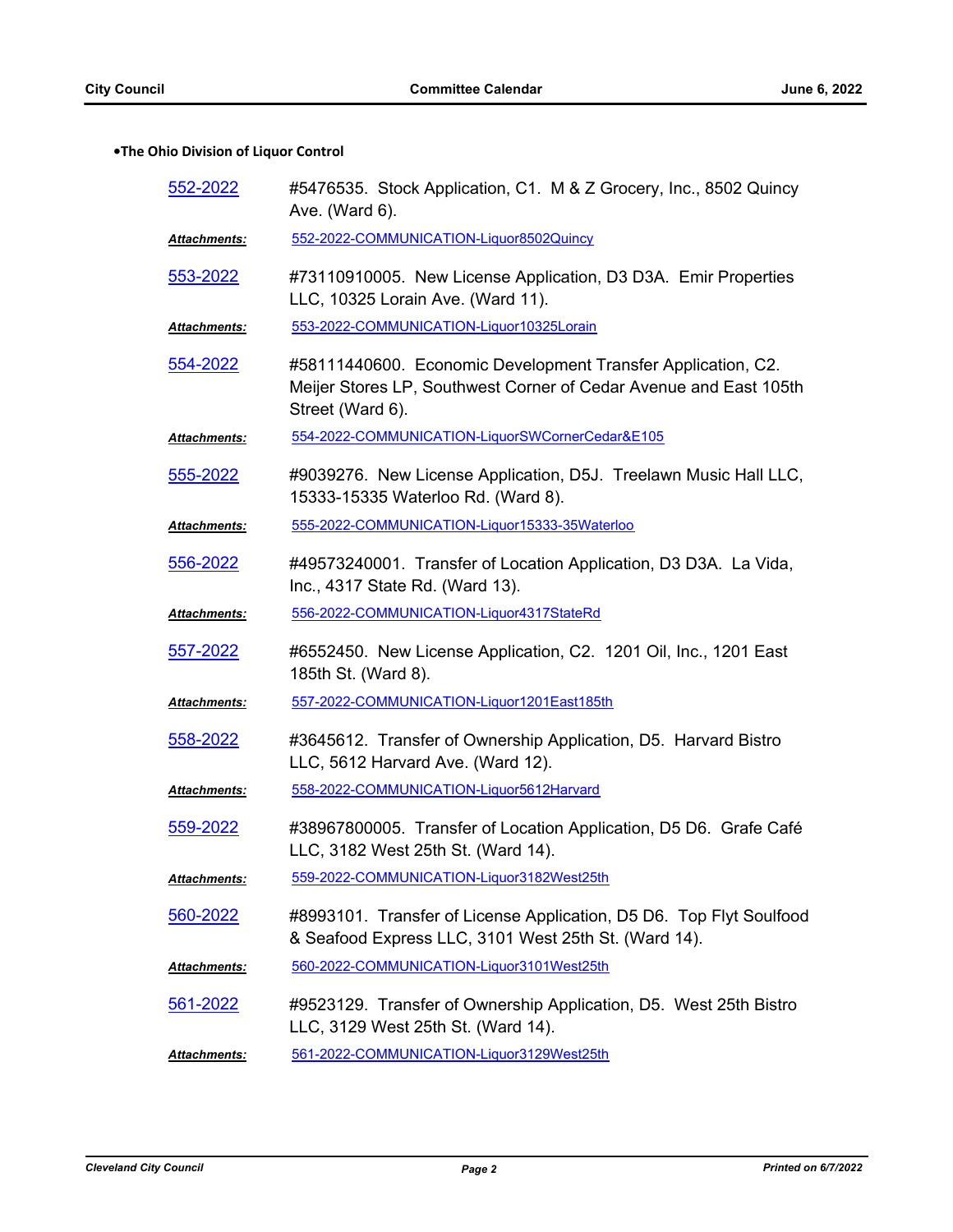| 562-2022            | #8222048. Transfer of Ownership Application, C1 C2. Slak<br>Enterprises, Inc., 5106 Franklin Blvd. (Ward 3).        |
|---------------------|---------------------------------------------------------------------------------------------------------------------|
| <b>Attachments:</b> | 562-2022-COMMUNICATION-Liquor5106Franklin                                                                           |
| 563-2022            | #9550460. Transfer of Ownership Application, D5A D6. WHHG<br>Cleveland Management LLC, 127 Public Square. (Ward 3). |
| Attachments:        | 563-2022-COMMUNICATION-Liquor127PublicSq                                                                            |
| 564-2022            | #1686561. New License Application, D3 D6. Connect Lounge Ltd.,<br>2456 Lakeside Ave. (Ward 7).                      |
| <b>Attachments:</b> | 564-2022-COMMUNICATION-Liquor2456Lakeside                                                                           |
| 565-2022            | #01007783030. New License Application, C1. Aldi, Inc. Ohio, 14651<br>Lorain Ave. (Ward 17).                         |
| <b>Attachments:</b> | 565-2022-COMMUNICATION-Liquor14651Lorain                                                                            |
| 624-2022            | #3993310. Economic Development Transfer Application, D5 D6.<br>1330 Hospitality LLC, 1330 Old River Rd. (Ward 3).   |
| <b>Attachments:</b> | 624-2022-COMMUNICATION-Liquor1330OldRiverRd                                                                         |

#### **SPECIAL RESOLUTIONS**

# **•Condolence; Moment of Silence**

| Condolence Resolution for Sylvia Bonita Martin                               |
|------------------------------------------------------------------------------|
| Kevin Bishop                                                                 |
| Condolence Resolution for Tara Anell Howard-Muhammad                         |
| Deborah Gray                                                                 |
| Condolence Resolution for Victor Vytautas Degutis                            |
| Michael Polensek                                                             |
| <b>Condolence Resolution for Isaiah Andrews</b>                              |
| <b>Richard Starr</b>                                                         |
| Condolence Resolution for Scott A Wolstein                                   |
| <b>Blaine Griffin</b>                                                        |
| •Congratulations/Recognition/Appreciation/Commendation/Commemoration/Welcome |
|                                                                              |

| 597-2022         | Congratulations Resolution for Jose Colon |
|------------------|-------------------------------------------|
| <u>Sponsors:</u> | Jasmin Santana                            |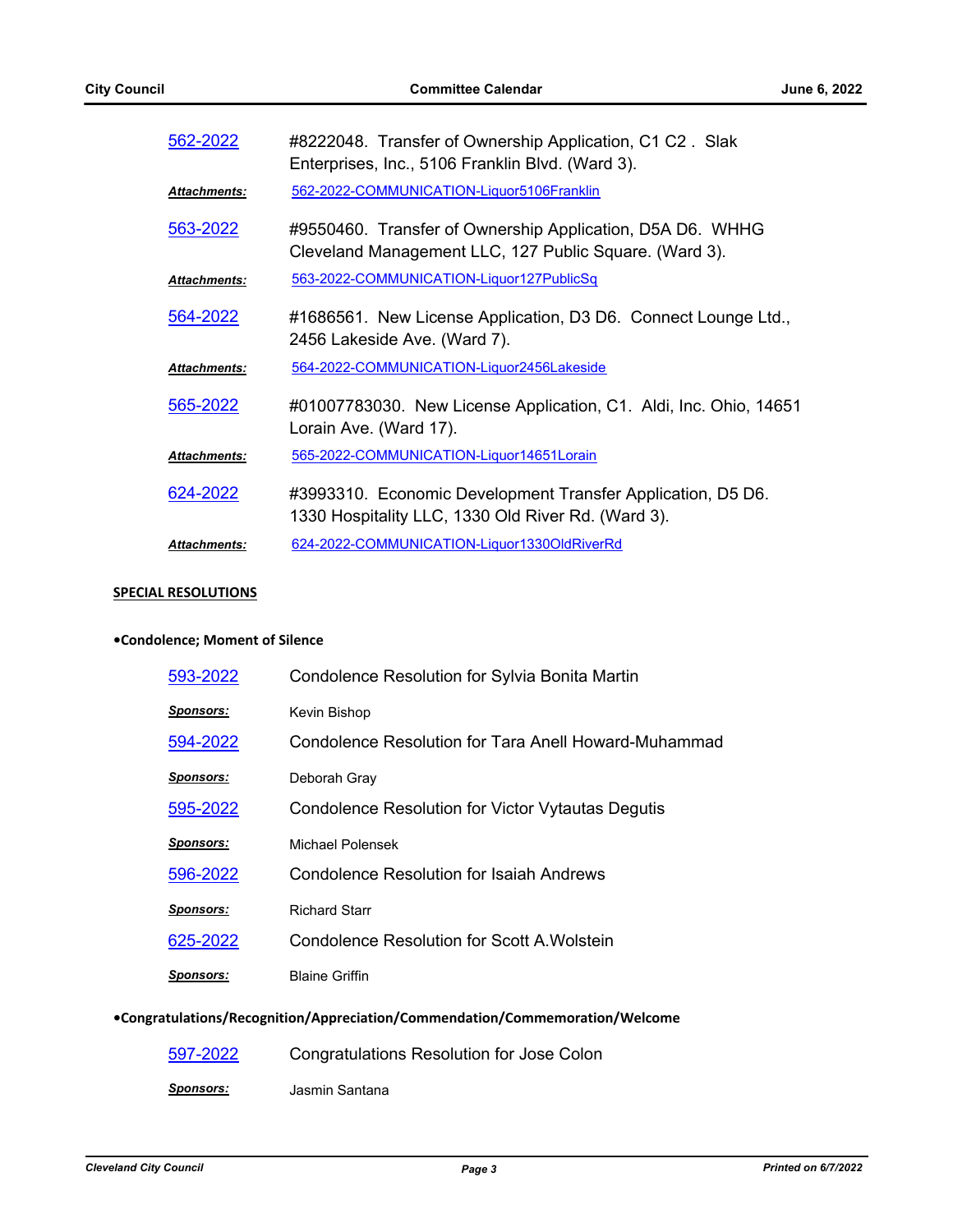| 598-2022         | Congratulations Resolution for Cleveland Public Library Walz Branch<br>Groundbreaking |
|------------------|---------------------------------------------------------------------------------------|
| <b>Sponsors:</b> | Jenny Spencer                                                                         |
| 599-2022         | <b>Congratulations Resolution for Marvin Conkle</b>                                   |
| <b>Sponsors:</b> | <b>Richard Starr</b>                                                                  |
| 600-2022         | Recognition Resolution for Brookdale Orchard Memorial Garden                          |
| <u>Sponsors:</u> | <b>Stephanie Howse</b>                                                                |
| 601-2022         | <b>Recognition Resolution for Carlwin Collins</b>                                     |
| <b>Sponsors:</b> | Joseph Jones                                                                          |
| 602-2022         | Recognition Resolution for Cleveland Police Patrolmen's Association                   |
| <b>Sponsors:</b> | Joseph Jones                                                                          |
| 603-2022         | Recognition Resolution for The Black Shield Association                               |
| <b>Sponsors:</b> | Joseph Jones                                                                          |
| 604-2022         | Recognition Resolution for The Fraternal Order of Police, Lodge #8                    |
| <u>Sponsors:</u> | Joseph Jones                                                                          |
| 605-2022         | Recognition Resolution for Pastor Kyle Earley                                         |
| <b>Sponsors:</b> | Michael Polensek                                                                      |

#### **PRESENTATIONS**

#### **FIRST READING LEGISLATION**

# **•Emergency Ordinances Referred**

| 568-2022            | AN EMERGENCY ORDINANCE Authorizing the Director of Capital             |
|---------------------|------------------------------------------------------------------------|
|                     | Projects to enter into one or more agreements with the Greater         |
|                     | Cleveland Regional Transit Authority to improve roadway curb walls     |
|                     | and pedestrian rails under the track and platform bridges over West    |
|                     | 117th Street; and authorizing payment for the City's cost of the       |
|                     | improvement.                                                           |
| Sponsors:           | Brian Mooney, Kevin Bishop, Blaine Griffin and By Departmental Request |
| <b>Attachments:</b> | 568-2022-Ag w GCRTA to improve bridge over W 117                       |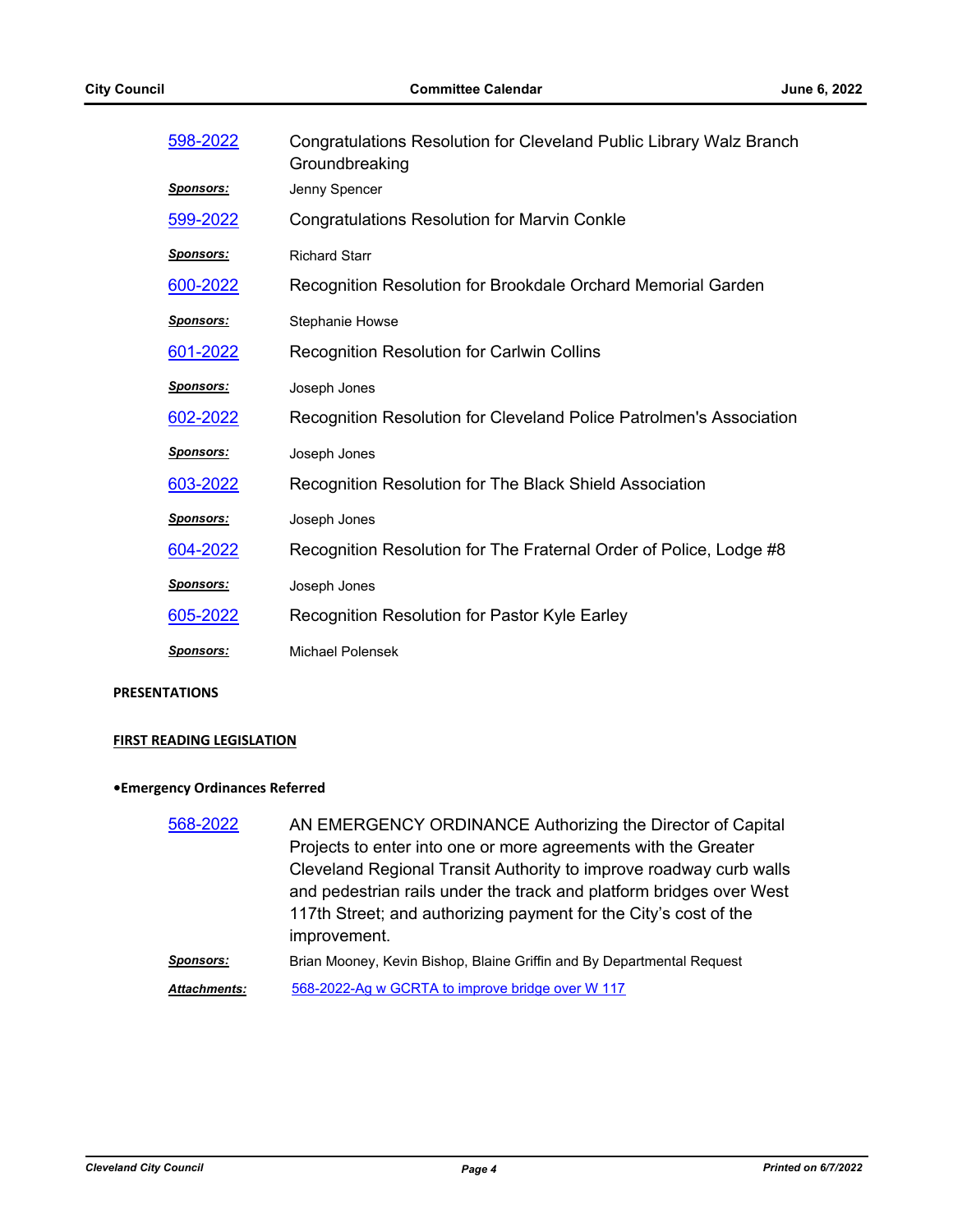| 569-2022            | AN EMERGENCY ORDINANCE To amend the title and Sections 1, 2,<br>and 4 of Ordinance No. 1026-2021, passed March 21, 2022; and to<br>supplement the ordinance by adding new Section 3a, relating to the<br>public improvement of demolition of various buildings and structures,<br>disposal of related debris and materials, restoration of sites, relocation<br>of employees, tenants, and affected facilities, and constructing<br>temporary relocation facilities, for the Department of Port Control. |
|---------------------|----------------------------------------------------------------------------------------------------------------------------------------------------------------------------------------------------------------------------------------------------------------------------------------------------------------------------------------------------------------------------------------------------------------------------------------------------------------------------------------------------------|
| <u>Sponsors:</u>    | Kerry McCormack, Blaine Griffin and By Departmental Request                                                                                                                                                                                                                                                                                                                                                                                                                                              |
| <b>Attachments:</b> | 569-2022-Amend 1026-2021 - PC demolitions                                                                                                                                                                                                                                                                                                                                                                                                                                                                |
| 570-2022            | AN EMERGENCY ORDINANCE Authorizing the Director of Public<br>Safety to apply for and accept a grant from the United States<br>Department of Justice, Bureau of Justice Assistance for the FY21<br>Byrne Criminal Justice Initiative Grant; and authorizing the Director to<br>enter into one or more contracts with the Task Force on Violent Crime<br>Charitable Fund dba Partnership for a Safer Cleveland and Case<br>Western Reserve University to implement the grant.                              |
| <u>Sponsors:</u>    | Michael Polensek, Blaine Griffin and By Departmental Request                                                                                                                                                                                                                                                                                                                                                                                                                                             |
| Attachments:        | 570-2022-Ap & Ac Byrne Criminal Justice Initiative - BCJI                                                                                                                                                                                                                                                                                                                                                                                                                                                |
|                     | 570-2022-A-FILE - Ap & Ac Byrne Criminal Justice Initiative - BCJI                                                                                                                                                                                                                                                                                                                                                                                                                                       |
| 571-2022            | AN EMERGENCY ORDINANCE Authorizing the Director of Public<br>Health to apply for and accept a grant from the United States<br>Department of Homeland Security for BioWatch Program; and<br>authorizing the Director to enter into various written standard purchase<br>and requirement contracts for courier services needed to transport<br>BioWatch samples to the Ohio Department of Health for testing.                                                                                              |
| <u>Sponsors:</u>    | Kevin Conwell, Blaine Griffin and By Departmental Request                                                                                                                                                                                                                                                                                                                                                                                                                                                |
| Attachments:        | 571-2022-Ap & Ac Biowatch Program, K                                                                                                                                                                                                                                                                                                                                                                                                                                                                     |
|                     | 571-2022-A-FILE - Ap & Ac Biowatch Program, K                                                                                                                                                                                                                                                                                                                                                                                                                                                            |
| <u>572-2022</u>     | AN EMERGENCY ORDINANCE Authorizing the Director of Public<br>Utilities to enter into one or more agreements with CHN Housing<br>Partners to administer energy, water, and sewer conservation services<br>to low-income homeowners, for the Divisions of Water, Water Pollution<br>Control, and Cleveland Public Power, Department of Public Utilities, for<br>a period up to one year, with one option to renew for a period up to one<br>year, exercisable by the Director of Public Utilities.         |
| <u>Sponsors:</u>    | Brian Kazy, Blaine Griffin and By Departmental Request                                                                                                                                                                                                                                                                                                                                                                                                                                                   |
| Attachments:        | 572-2022-Dir K w CHN for water, sewer, energy conservation programs, Clevela                                                                                                                                                                                                                                                                                                                                                                                                                             |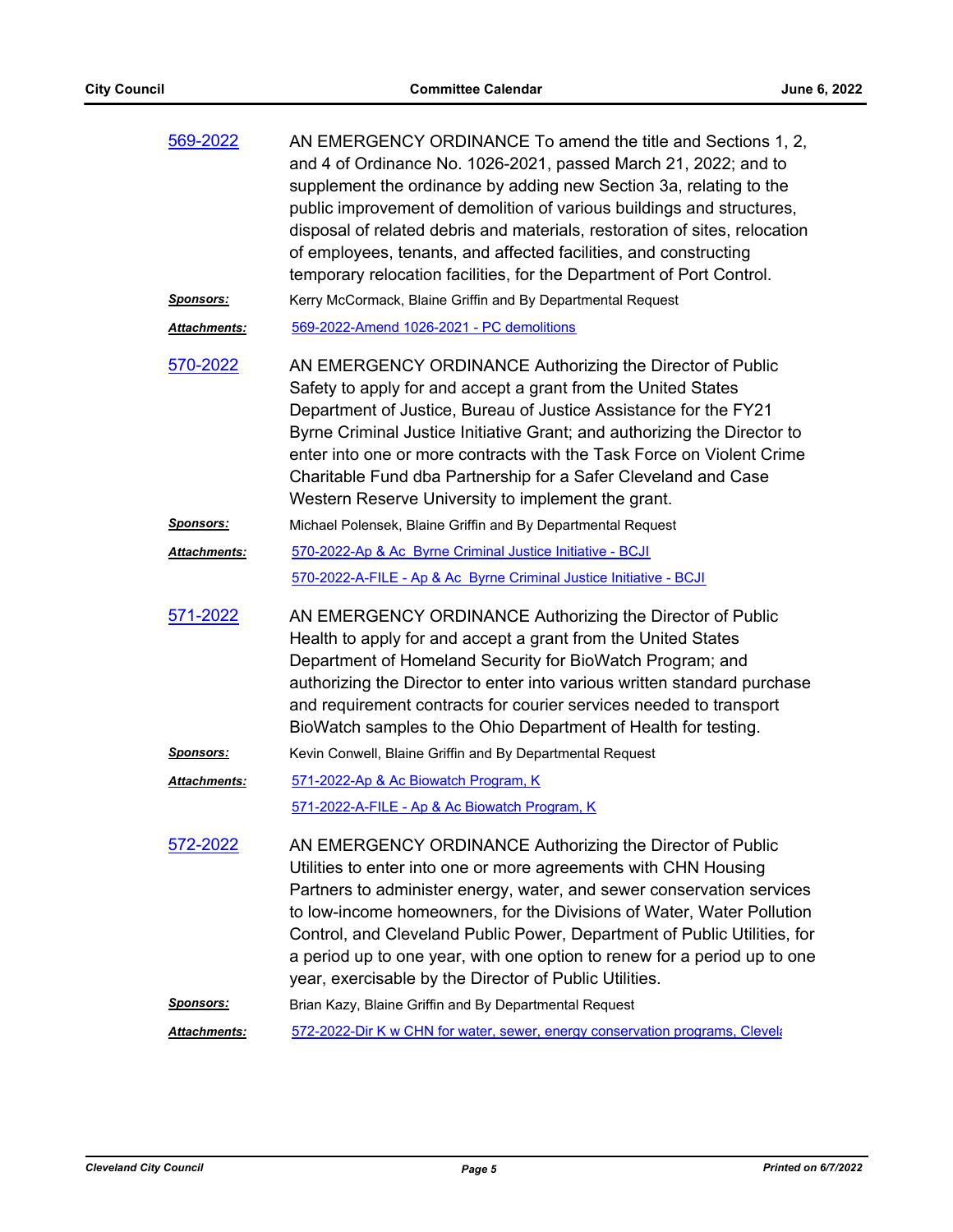| 573-2022            | AN EMERGENCY ORDINANCE Authorizing the Director of Public<br>Utilities to enter into one or more requirement contracts without<br>competitive bidding with BissNuss Inc., the Northeast Ohio Regional<br>representative of various proprietary equipment and services, in order<br>to maintain and replace existing components of various chemical feed<br>and related systems, for the Division of Water, Department of Public<br>Utilities, for term of two years. |
|---------------------|----------------------------------------------------------------------------------------------------------------------------------------------------------------------------------------------------------------------------------------------------------------------------------------------------------------------------------------------------------------------------------------------------------------------------------------------------------------------|
| <b>Sponsors:</b>    | Brian Kazy, Blaine Griffin and By Departmental Request                                                                                                                                                                                                                                                                                                                                                                                                               |
| <b>Attachments:</b> | 573-2022-Dir Req K w BissNuss for various water proprietary equipment                                                                                                                                                                                                                                                                                                                                                                                                |
| <u>574-2022</u>     | AN EMERGENCY ORDINANCE Authorizing the Director of Capital<br>Projects to enter into a maintenance, inspection and repair agreement<br>with and to issue a permit to Sherwin-Williams to encroach onto, over<br>and within the public right-of-way of West 3rd Street by constructing,<br>installing, using, and maintaining an overhead pedestrian bridge.                                                                                                          |
| <u>Sponsors:</u>    | Kerry McCormack, Kevin Bishop, Anthony Hairston and By Departmental Request                                                                                                                                                                                                                                                                                                                                                                                          |
| <b>Attachments:</b> | 574-2022-Encr - Sherwin Williams overhead bridge over W 3 reviewed                                                                                                                                                                                                                                                                                                                                                                                                   |
| 575-2022            | AN EMERGENCY ORDINANCE Authorizing the Director of Public<br>Utilities to exercise the first option to renew Contract No. PS 2021-28<br>with Itron, Inc. to provide automated meter reading maintenance and<br>services, for the Department of Public Utilities.                                                                                                                                                                                                     |
| <u>Sponsors:</u>    | Brian Kazy, Blaine Griffin and By Departmental Request                                                                                                                                                                                                                                                                                                                                                                                                               |
| <b>Attachments:</b> | 575-2022-Exercise option to renew K w Itron for meter reading services                                                                                                                                                                                                                                                                                                                                                                                               |
| 576-2022            | AN EMERGENCY ORDINANCE Authorizing the Director of Public<br>Utilities to exercise the first option to renew Contract No. PS 2020-165<br>with One Call Concepts Locating Services, Inc. for locating and<br>marking underground utility infrastructure and related activities, for the<br>Department of Public Utilities.                                                                                                                                            |
| <b>Sponsors:</b>    | Brian Kazy, Blaine Griffin and By Departmental Request                                                                                                                                                                                                                                                                                                                                                                                                               |
| Attachments:        | 576-2022-Exercise option to renew K w One Call for locating and marking under                                                                                                                                                                                                                                                                                                                                                                                        |
| <u>577-2022</u>     | AN EMERGENCY ORDINANCE Determining the method of making<br>the public improvement of installing electric vehicle charging stations at<br>approximately nine locations and making associated modifications and<br>improvements at various Department of Public Utilities' facilities; and<br>authorizing the Director of Public Utilities to enter into one or more<br>public improvement contracts for the making of the improvement.                                |
| <u>Sponsors:</u>    | Brian Kazy, Blaine Griffin and By Departmental Request                                                                                                                                                                                                                                                                                                                                                                                                               |
| <b>Attachments:</b> | 577-2022-PIK vehicle charging locations                                                                                                                                                                                                                                                                                                                                                                                                                              |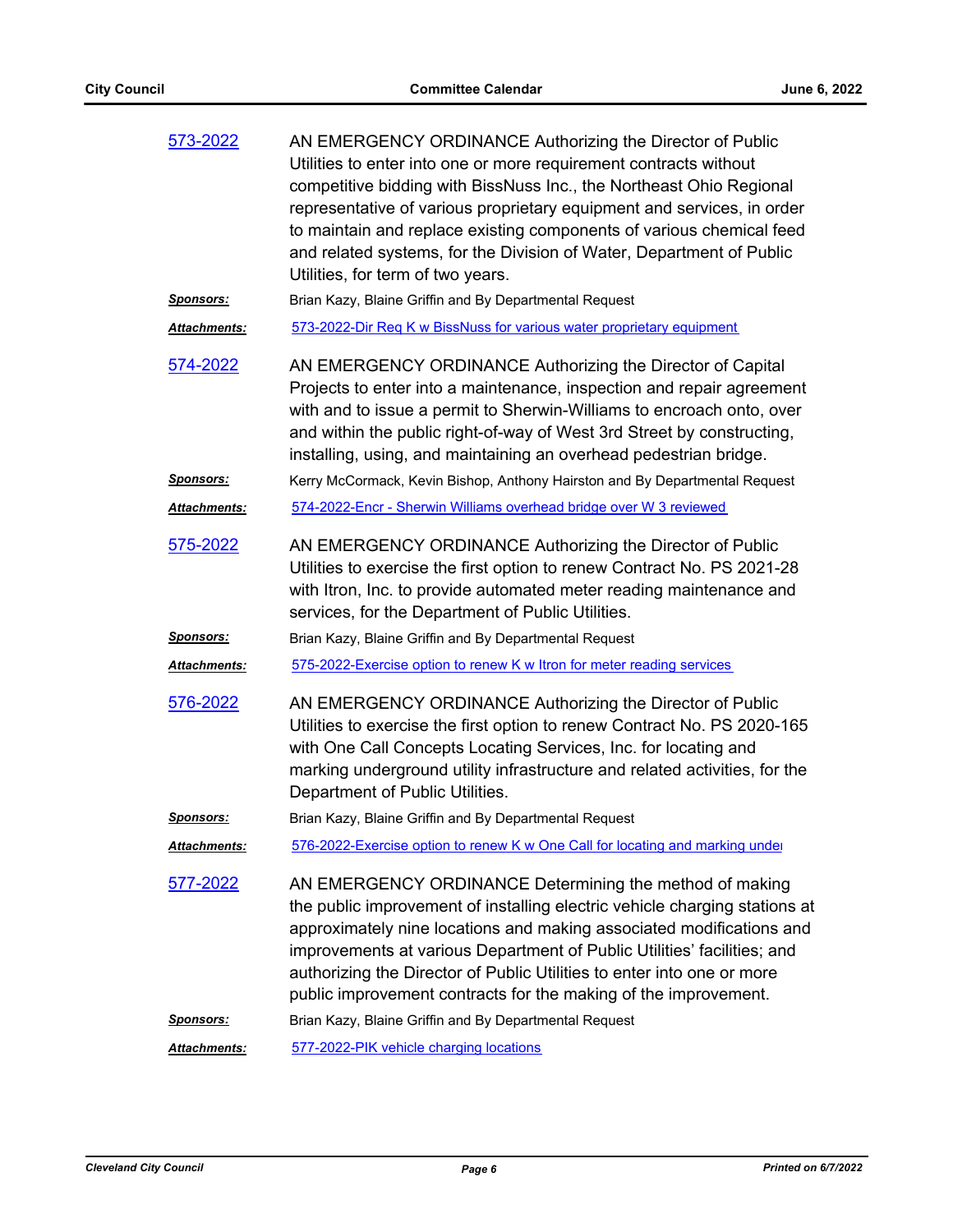| 578-2022            | AN EMERGENCY ORDINANCE Authorizing the procurement by one or<br>more requirement contracts for the rental of various types of heavy duty<br>equipment, for the Divisions of Water, Cleveland Public Power, and<br>Water Pollution Control, Department of Public Utilities and for the<br>Department of Public Works, for a period of two years.                                     |
|---------------------|-------------------------------------------------------------------------------------------------------------------------------------------------------------------------------------------------------------------------------------------------------------------------------------------------------------------------------------------------------------------------------------|
| Sponsors:           | Brian Kazy, Kevin Bishop, Blaine Griffin and By Departmental Request                                                                                                                                                                                                                                                                                                                |
| Attachments:        | 578-2022-Req K heavy duty equipment rental - PU and PW                                                                                                                                                                                                                                                                                                                              |
| 579-2022            | AN EMERGENCY ORDINANCE Authorizing the purchase by one or<br>more requirement contracts of various types of machines and<br>equipment, and labor, materials, and parts needed to repair and/or<br>replace machines and equipment, for the Divisions of Water, Cleveland<br>Public Power, and Water Pollution Control, Department of Public<br>Utilities, for a period of two years. |
| <u>Sponsors:</u>    | Brian Kazy, Blaine Griffin and By Departmental Request                                                                                                                                                                                                                                                                                                                              |
| <b>Attachments:</b> | 579-2022-Req K I & m for equipment and machine repair and maintenance - all                                                                                                                                                                                                                                                                                                         |
| 580-2022            | AN EMERGENCY ORDINANCE Authorizing the purchase by one or<br>more requirement contracts of labor and materials necessary to test,<br>inspect, maintain, and repair bucket and derrick trucks, for the Division<br>of Cleveland Public Power, Department of Public Utilities, for a period<br>of two years.                                                                          |
| <u>Sponsors:</u>    | Brian Kazy, Blaine Griffin and By Departmental Request                                                                                                                                                                                                                                                                                                                              |
| Attachments:        | 580-2022-Req K I & m test inspect, repair bucket and derrick trucks                                                                                                                                                                                                                                                                                                                 |
| 606-2022            | AN EMERGENCY ORDINANCE Authorizing the Director of Public<br>Safety to apply for and accept a grant from the Cleveland Police<br>Foundation for the 4D Cultural Transformation Project.                                                                                                                                                                                             |
| <u>Sponsors:</u>    | Michael Polensek, Blaine Griffin and By Departmental Request                                                                                                                                                                                                                                                                                                                        |
| Attachments:        | 606-2022-Ap & Ac 4D Cultural Transformation Project                                                                                                                                                                                                                                                                                                                                 |
|                     | 606-2022-A-FILE - Ap & Ac 4D Cultural Transformation                                                                                                                                                                                                                                                                                                                                |
| 607-2022            | AN EMERGENCY ORDINANCE Authorizing the Director of Public<br>Works to execute a Joint Use Agreement, and other required<br>documents to permit the American Lebanese Community Council to<br>construct Phase 2 of improvements at the Lebanese Cultural Garden<br>and to accept funding from the Ohio Department of Natural Resources<br>for this purpose.                          |
| Sponsors:           | Kevin Conwell, Kevin Bishop, Blaine Griffin and By Departmental Request                                                                                                                                                                                                                                                                                                             |
| Attachments:        | 607-2022-Joint Use Agreement for Lebanon Garden improvements accept fun                                                                                                                                                                                                                                                                                                             |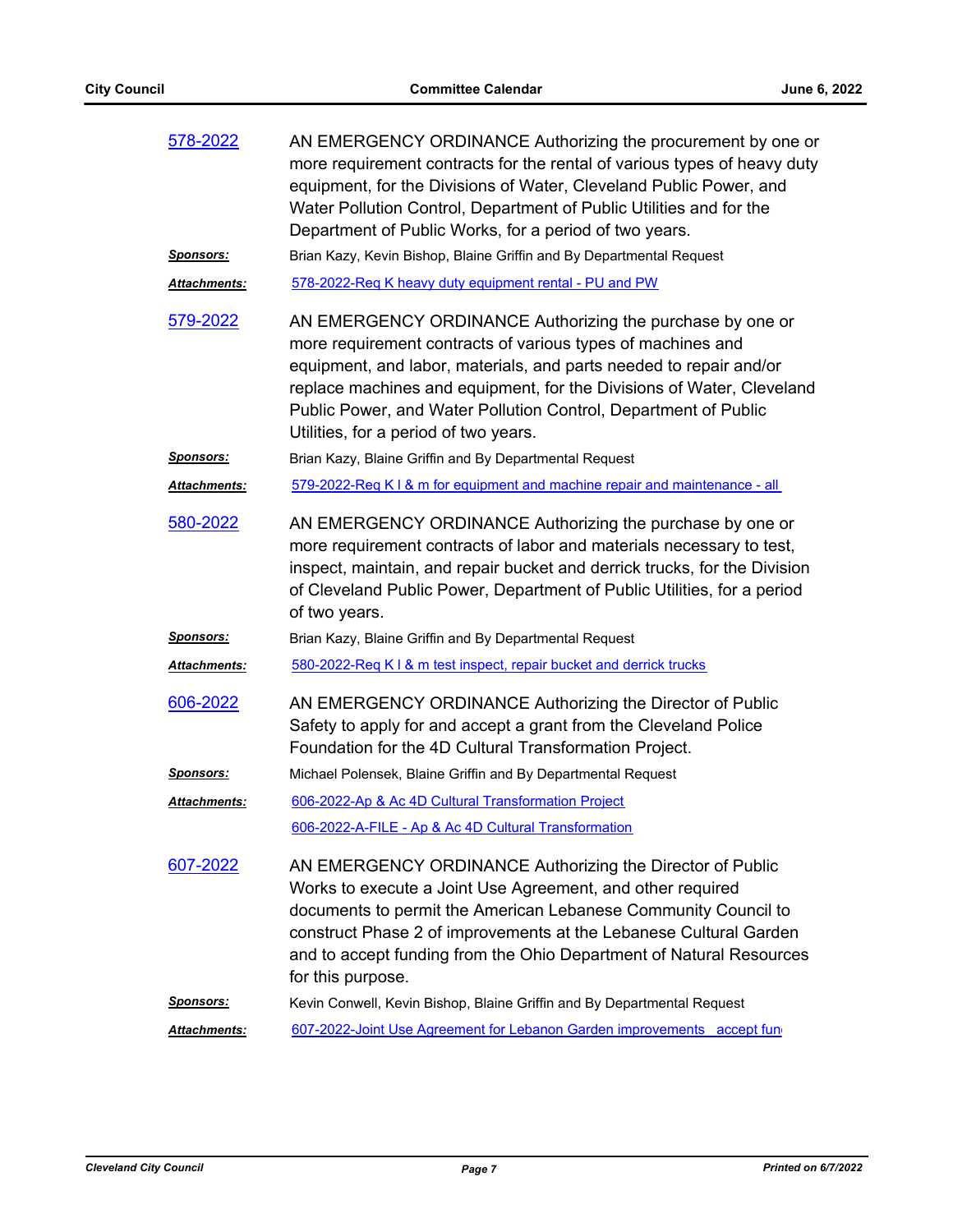| 608-2022         | AN EMERGENCY ORDINANCE Authorizing the Directors of Capital<br>Projects or Public Works to enter agreements with Cuyahoga County<br>for the purpose of accepting funds for the construction of a new City<br>park to be located adjacent to the Central Recreation Center and to<br>authorize the making and accepting of a new East 26th Street;<br>authorizing the Director and the Commissioner of Purchases and<br>Supplies to enter into one or more agreements with the Cuyahoga<br>Metropolitan Housing Authority providing for the exchange of real<br>properties necessary for the project; determining the method of making<br>the public improvement of constructing the new park; authorizing the<br>Director of Public Works or Capital Projects, as appropriate, to enter<br>into one or more contracts; and to apply for and accept additional<br>grants and gifts for the new park. |
|------------------|-----------------------------------------------------------------------------------------------------------------------------------------------------------------------------------------------------------------------------------------------------------------------------------------------------------------------------------------------------------------------------------------------------------------------------------------------------------------------------------------------------------------------------------------------------------------------------------------------------------------------------------------------------------------------------------------------------------------------------------------------------------------------------------------------------------------------------------------------------------------------------------------------------|
| <u>Sponsors:</u> | Richard Starr, Kevin Bishop, Anthony Hairston, Blaine Griffin and By Departmental<br>Request                                                                                                                                                                                                                                                                                                                                                                                                                                                                                                                                                                                                                                                                                                                                                                                                        |
| Attachments:     | 608-2022-Ag w County to construct new park at Central Recreation Center and                                                                                                                                                                                                                                                                                                                                                                                                                                                                                                                                                                                                                                                                                                                                                                                                                         |
| 609-2022         | AN EMERGENCY ORDINANCE Authorizing the Director of Capital<br>Projects and/or City Planning to enter into one or more contracts with<br>DRS1, LLC; Sankofa Fine Art Plus; and The Pastimes Supply Co LLC<br>for professional services necessary for the design, production, and<br>installation of multiple yet-to-be designed public artworks associated<br>with, and installed at, the new Frederick Douglass Neighborhood<br>Resource and Recreation Center.                                                                                                                                                                                                                                                                                                                                                                                                                                     |
| <b>Sponsors:</b> | Joseph Jones, Kevin Bishop, Blaine Griffin and By Departmental Request                                                                                                                                                                                                                                                                                                                                                                                                                                                                                                                                                                                                                                                                                                                                                                                                                              |
| Attachments:     | 609-2022-K w 3 artists for artwork at Frederick Douglass Rec Center                                                                                                                                                                                                                                                                                                                                                                                                                                                                                                                                                                                                                                                                                                                                                                                                                                 |
| 610-2022         | AN EMERGENCY ORDINANCE Determining the method of making<br>the public improvement of renewing, repairing, and replacing various<br>water mains in 2023 and 2024; authorizing the Director of Public<br>Utilities to enter into one or more public improvement contracts for the<br>making of the improvement; and authorizing the Director to apply for<br>and accept one or more gifts, grants, loans, or other funding from public<br>or private entities to implement this ordinance.                                                                                                                                                                                                                                                                                                                                                                                                            |
| <u>Sponsors:</u> | Brian Kazy, Blaine Griffin and By Departmental Request                                                                                                                                                                                                                                                                                                                                                                                                                                                                                                                                                                                                                                                                                                                                                                                                                                              |
| Attachments:     | 610-2022-PIK cleaning & cement mortar lining, 2023-24 water main renewal                                                                                                                                                                                                                                                                                                                                                                                                                                                                                                                                                                                                                                                                                                                                                                                                                            |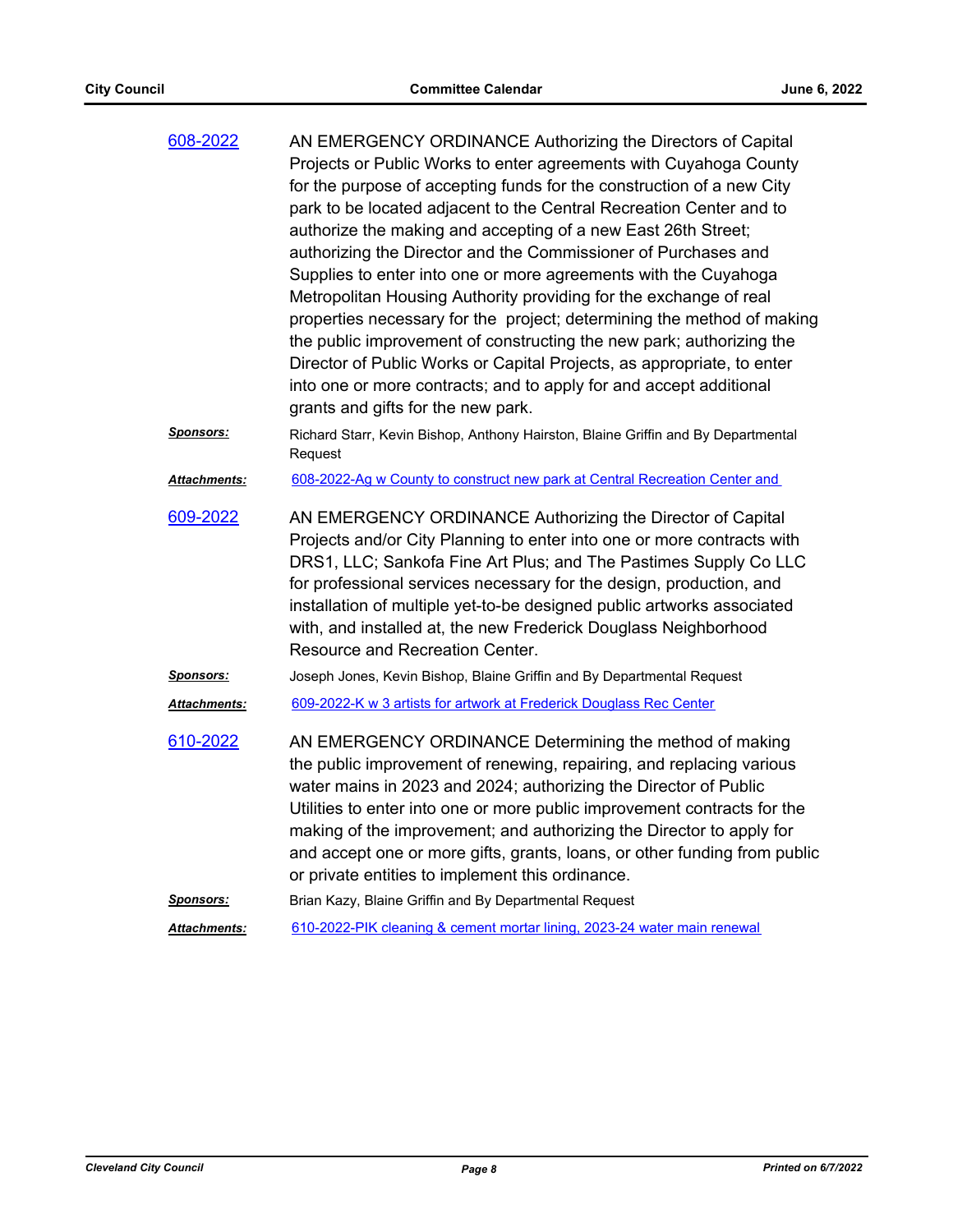| 611-2022             | AN EMERGENCY ORDINANCE Determining the method of making<br>the public improvement of constructing improvements to the Nottingham<br>Water Treatment plant's intake crib; authorizing the Director of Public<br>Utilities to enter into one or more public improvement contracts for the<br>making of the improvement; and applying for and accepting gifts,<br>grants, loans, or other funding from public or private entities to<br>implement this ordinance.                                            |
|----------------------|-----------------------------------------------------------------------------------------------------------------------------------------------------------------------------------------------------------------------------------------------------------------------------------------------------------------------------------------------------------------------------------------------------------------------------------------------------------------------------------------------------------|
| <u>Sponsors:</u>     | Brian Kazy, Blaine Griffin and By Departmental Request                                                                                                                                                                                                                                                                                                                                                                                                                                                    |
| <u> Attachments:</u> | 611-2022-PIK Nottingham crib                                                                                                                                                                                                                                                                                                                                                                                                                                                                              |
| 612-2022             | AN EMERGENCY ORDINANCE To amend Sections 363.12, 367.04,<br>367.05, and 3103.09 of the Codified Ordinances of Cleveland, Ohio,<br>1976, as amended by various ordinances, relating to notices of<br>violation.                                                                                                                                                                                                                                                                                            |
| <u>Sponsors:</u>     | Anthony Hairston, Blaine Griffin and By Departmental Request                                                                                                                                                                                                                                                                                                                                                                                                                                              |
| Attachments:         | 612-2022-Amend various building, zoning, and housing codes regarding notices                                                                                                                                                                                                                                                                                                                                                                                                                              |
| 613-2022             | AN EMERGENCY ORDINANCE Authorizing the Director of Finance to<br>apply for and accept one or more grants from the Cities for Financial<br>Empowerment Fund, Inc. for the 2022 Summer Youth Employment<br>Program; and authorizing the Director to enter into one or more<br>contracts with Youth Opportunities Unlimited to implement the grant.                                                                                                                                                          |
| <u>Sponsors:</u>     | Blaine Griffin and By Departmental Request                                                                                                                                                                                                                                                                                                                                                                                                                                                                |
| Attachments:         | 613-2022-Ap & Ac grant from Cities for Financial Empowerment Fund for the fin                                                                                                                                                                                                                                                                                                                                                                                                                             |
|                      | 613-2022-A-FILE - Ap & Ac grant from Cities for Financial Empowerment Fund 1                                                                                                                                                                                                                                                                                                                                                                                                                              |
| 614-2022             | AN EMERGENCY ORDINANCE Authorizing the Director of Public<br>Health to apply for and accept a grant from the Ohio Department of<br>Health for the Title X Program; authorizing the director to charge and<br>accept fees; entering into one or more agreements to receive<br>payments from Medicare, Medicaid, Medicaid HMO, and other<br>third-party insurers; and authorizing contracts with various entities,<br>requirement contracts, and advertising contracts necessary to<br>implement the grant. |
| <u>Sponsors:</u>     | Kevin Conwell, Blaine Griffin and By Departmental Request                                                                                                                                                                                                                                                                                                                                                                                                                                                 |
| <u> Attachments:</u> | 614-2022-Ap & Ac Title X Program, w Dir Ks, Reg K, Advertising                                                                                                                                                                                                                                                                                                                                                                                                                                            |
|                      | 614-2022-A-FILE - Ap & Ac Title X                                                                                                                                                                                                                                                                                                                                                                                                                                                                         |

**•Emergency Ordinances Read in Full and Passed**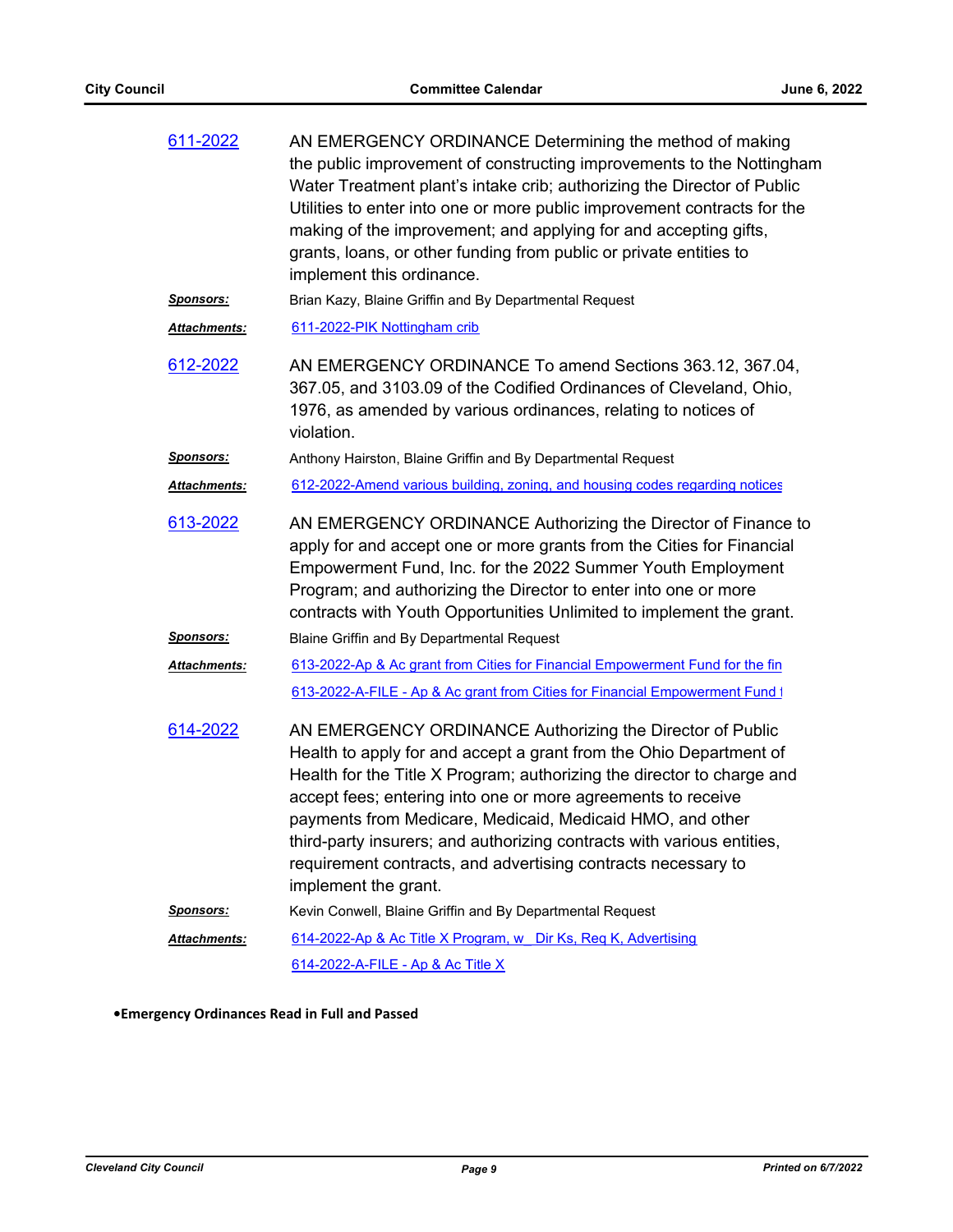| 581-2022             | AN EMERGENCY ORDINANCE Consenting and approving the<br>issuance of a permit for the Pride Martian 5K on June 11, 2022,<br>managed by Hermes Sports & Events.                                                                                                  |
|----------------------|---------------------------------------------------------------------------------------------------------------------------------------------------------------------------------------------------------------------------------------------------------------|
| <u>Sponsors:</u>     | Kerry McCormack                                                                                                                                                                                                                                               |
| Attachments:         | 581-2022-FOR PASSAGE-run permit for Pride Martian 5K on 6-11-2022                                                                                                                                                                                             |
| <u>582-2022</u>      | AN EMERGENCY ORDINANCE Consenting and approving the<br>issuance of a permit for the West Side Catholic Center Pancake Run<br>on June 4, 2022, sponsored by Hermes Sports & Events.                                                                            |
| Sponsors:            | Kerry McCormack                                                                                                                                                                                                                                               |
| <u> Attachments:</u> | 582-2022-FOR PASSAGE-run permit for West Side Catholic Center Pancake R                                                                                                                                                                                       |
| 583-2022             | AN EMERGENCY ORDINANCE Consenting and approving the<br>issuance of a permit for the Hermes Will Run for the Tacos on July 16,<br>2022, sponsored by Hermes Sports & Events.                                                                                   |
| <u> Sponsors:</u>    | Kerry McCormack                                                                                                                                                                                                                                               |
| <u> Attachments:</u> | 583-2022-FOR PASSAGE-walk permit for Hermes Will Run for the Tacos on 7-1                                                                                                                                                                                     |
| 584-2022             | AN EMERGENCY ORDINANCE Consenting and approving the<br>issuance of a permit for the Hermes Hofbrauhaus Cleveland Half<br>Marathon, 5K, and 10K, on August 7, 2022, managed by Hermes<br>Sports & Events.                                                      |
| <u>Sponsors:</u>     | Kerry McCormack                                                                                                                                                                                                                                               |
| Attachments:         | 584-2022-FOR PASSAGE-walk permit for Hofbrauhaus Cleveland Half Maratho                                                                                                                                                                                       |
| <u>585-2022</u>      | AN EMERGENCY ORDINANCE Consenting and approving the<br>issuance of a permit for the Annual Parrot Head event, on July 23,<br>2022, sponsored by Hermes Sports & Events.                                                                                       |
| <u>Sponsors:</u>     | Kerry McCormack                                                                                                                                                                                                                                               |
| <b>Attachments:</b>  | 585-2022-FOR PASSAGE-walk permit for Parrot Head on 7-23-2022                                                                                                                                                                                                 |
| <u>615-2022</u>      | AN EMERGENCY ORDINANCE To amend Section 2 of Ordinance No.<br>660-2020, passed September 9, 2020, relating to maintaining control<br>systems and providing proprietary components of the SCADA and<br>PCCS equipment, for the Department of Public Utilities. |
| <u>Sponsors:</u>     | Brian Kazy, Blaine Griffin and By Departmental Request                                                                                                                                                                                                        |
| Attachments:         | 615-2022-FOR PASSAGE-Amend 660-2020                                                                                                                                                                                                                           |
|                      | 615-2022-FP Letter - Amend 660-2020                                                                                                                                                                                                                           |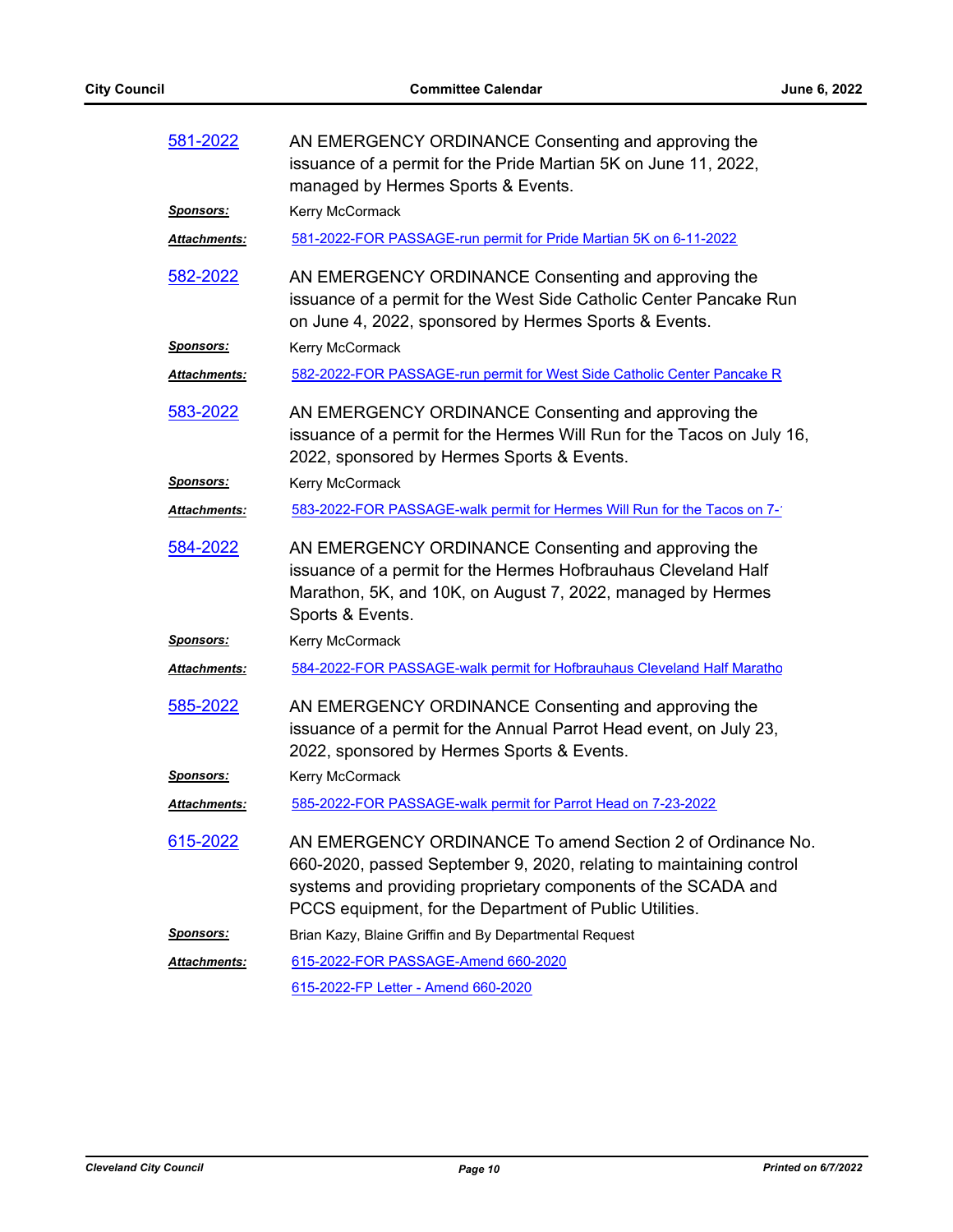| 616-2022            | AN EMERGENCY ORDINANCE Authorizing the Director of the<br>Department of Public Works to enter into agreement with Cleveland<br>Public Theatre for the Adult Educational Programming through the use<br>of Wards 3 and 15 Casino Revenue Funds.                                 |
|---------------------|--------------------------------------------------------------------------------------------------------------------------------------------------------------------------------------------------------------------------------------------------------------------------------|
| <u>Sponsors:</u>    | Kerry McCormack and Jenny Spencer                                                                                                                                                                                                                                              |
| Attachments:        | 616-2022-FOR PASSAGE-CPT Adult Education Programming Ordinance Casin                                                                                                                                                                                                           |
| 617-2022            | AN EMERGENCY ORDINANCE Authorizing the Director of the<br>Department of Public Works to enter into agreement with Impact Youth<br>Incorporated for the City Youth Basketball Program through the use of<br>Ward 16 Casino Revenue Funds.                                       |
| <u>Sponsors:</u>    | <b>Brian Kazy</b>                                                                                                                                                                                                                                                              |
| <b>Attachments:</b> | 617-2022-FOR PASSAGE-Impact Youth Incorporated Basketball Program Ordin                                                                                                                                                                                                        |
| 618-2022            | AN EMERGENCY ORDINANCE Authorizing the Director of the<br>Department of Public Works to enter into agreement with Jones Road<br>Family Development for the Literacy through the Arts Program through<br>the use of Ward 12 Casino Revenue Funds.                               |
| <b>Sponsors:</b>    | Rebecca Maurer                                                                                                                                                                                                                                                                 |
| Attachments:        | 618-2022-FOR PASSAGE-Jones Road Family Development Education Arts Prc                                                                                                                                                                                                          |
| 619-2022            | AN EMERGENCY ORDINANCE Authorizing the Director of the<br>Department of Economic Development to enter into agreement with<br>KITT, LLC for the Fresh Foods Carry Out Restaurant Project through<br>the use of Ward 2 Casino Revenue Funds.                                     |
| <u>Sponsors:</u>    | Kevin Bishop                                                                                                                                                                                                                                                                   |
| <b>Attachments:</b> | 619-2022-FOR PASSAGE-KITT LLC Economic Development Ordinance Ward 2                                                                                                                                                                                                            |
| 620-2022            | AN EMERGENCY ORDINANCE Authorizing the Director of the<br>Department of Aging to enter into an agreement with Famicos<br>Foundation for the Senior Lawn Care Program through the use of<br>Ward 1 Casino Revenue Funds.                                                        |
| <u>Sponsors:</u>    | Joseph Jones                                                                                                                                                                                                                                                                   |
| Attachments:        | 620-2022-FOR PASSAGE-Seniorlawn Care Ordinance Ward 1 2022                                                                                                                                                                                                                     |
| <u>621-2022</u>     | AN EMERGENCY ORDINANCE Authorizing the Director of the<br>Department of Public Works to enter into agreement with Cleveland<br>Public Theatre for the Student Theatre Enrichment Program (STEP)<br>through the use of Wards 2, 3, 6, 9, 14, 15 and 17 Casino Revenue<br>Funds. |
| <u>Sponsors:</u>    | Kevin Bishop, Kerry McCormack, Blaine Griffin, Kevin Conwell, Jasmin Santana,<br>Jenny Spencer and Charles Slife                                                                                                                                                               |
| Attachments:        | 621-2022-FOR PASSAGE-STEP Cleveland Public Theatre Ordinance 2022 Ca                                                                                                                                                                                                           |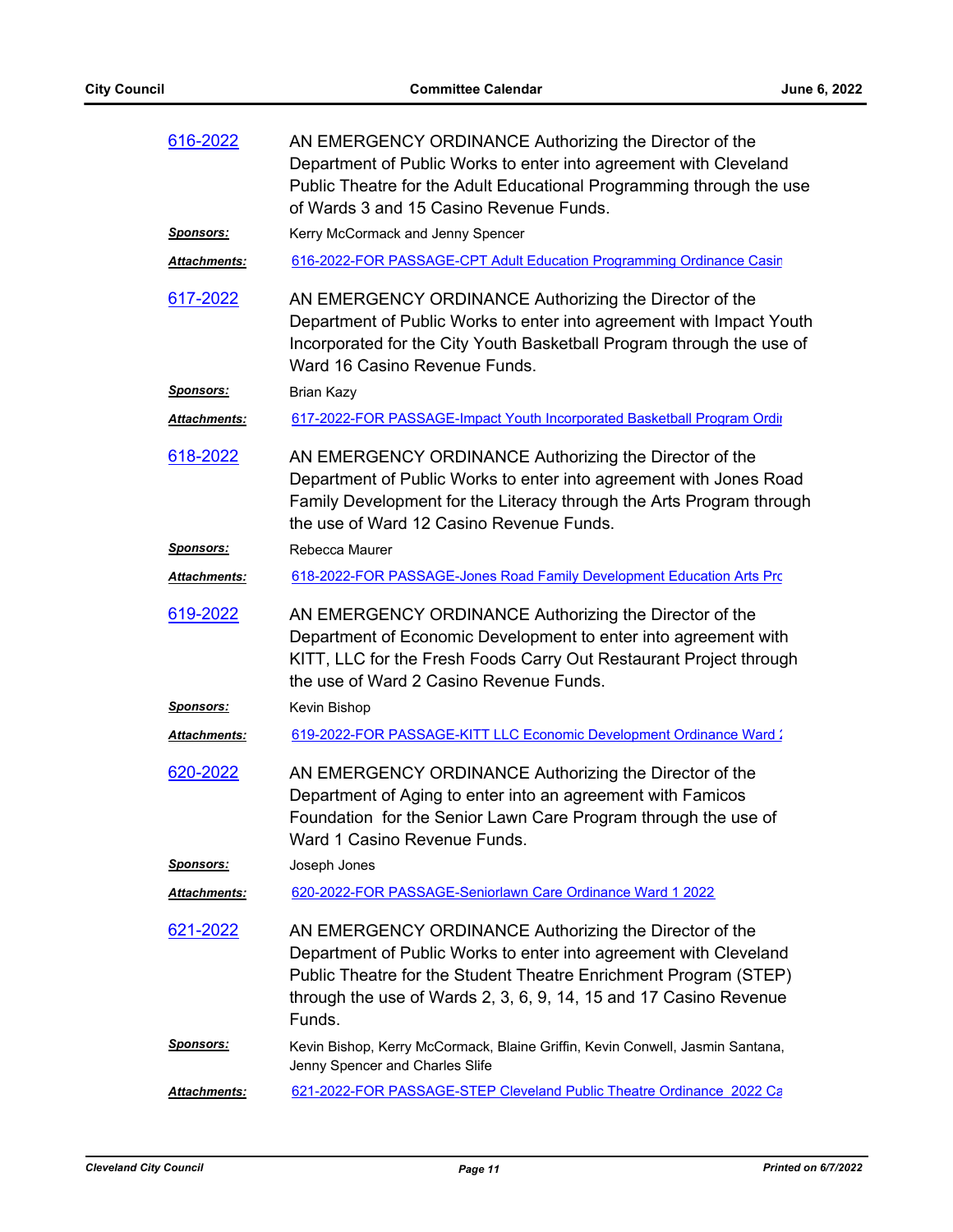| 622-2022            | AN EMERGENCY ORDINANCE Authorizing the Director of the<br>Department of Community Development to enter into agreement with<br>Westown Community Development Corporation for the Westown CDC<br>Housing Stabilization Code Enforcement Program through the use of<br>Ward 11 Casino Revenue Funds. |
|---------------------|---------------------------------------------------------------------------------------------------------------------------------------------------------------------------------------------------------------------------------------------------------------------------------------------------|
| <b>Sponsors:</b>    | <b>Brian Mooney</b>                                                                                                                                                                                                                                                                               |
| <b>Attachments:</b> | 622-2022-FOR PASSAGE-Ward 11 Code Enforcement Ordinance Casino 2022                                                                                                                                                                                                                               |
| 623-2022            | AN EMERGENCY ORDINANCE Authorizing the Director of the<br>Department of Community Development to enter into agreement with<br>the Bellaire Puritas Development Corporation for the Housing Code<br>Enforcement Program through the use of Ward 16 Casino Revenue<br>Funds.                        |
| <u>Sponsors:</u>    | Brian Kazy                                                                                                                                                                                                                                                                                        |
| <b>Attachments:</b> | 623-2022-FOR PASSAGE-Ward 16 Code Enforcement Program Bellaire Purita:                                                                                                                                                                                                                            |

#### **•Ordinances Referred**

| 586-2022            | AN ORDINANCE Mapping a specific building setback along Roanoke |
|---------------------|----------------------------------------------------------------|
|                     | Avenue between State Road and West 30th Street (Map Change     |
|                     | 2648).                                                         |
| Sponsors:           | Kris Harsh                                                     |
| <b>Attachments:</b> | 586-2022-Zoning - Mapping along Roanoke b State and W 30       |

#### **•Emergency Resolutions Referred**

| 591-2022            | AN EMERGENCY RESOLUTION Supporting Governor Mike DeWine's              |
|---------------------|------------------------------------------------------------------------|
|                     | interest in improving and expanding passenger rail service in Ohio and |
|                     | urging him to participate in the Federal Railroad Administration's new |
|                     | Corridor Identification and Development program to better connect      |
|                     | Ohio communities with enhanced intercity passenger rail service.       |
| <b>Sponsors:</b>    | Stephanie Howse and Kerry McCormack                                    |
| <b>Attachments:</b> | 591-2022-rail service                                                  |

# **•Emergency Resolutions Read in Full and Adopted**

| 587-2022            | AN EMERGENCY RESOLUTION Objecting to a New D3 and D6 |
|---------------------|------------------------------------------------------|
|                     | Liquor Permit at 2456 Lakeside Avenue, E.            |
| <b>Sponsors:</b>    | Stephanie Howse                                      |
| <b>Attachments:</b> | 587-2022-FOR ADOPTION-OBJ-2456 LAKESIDE              |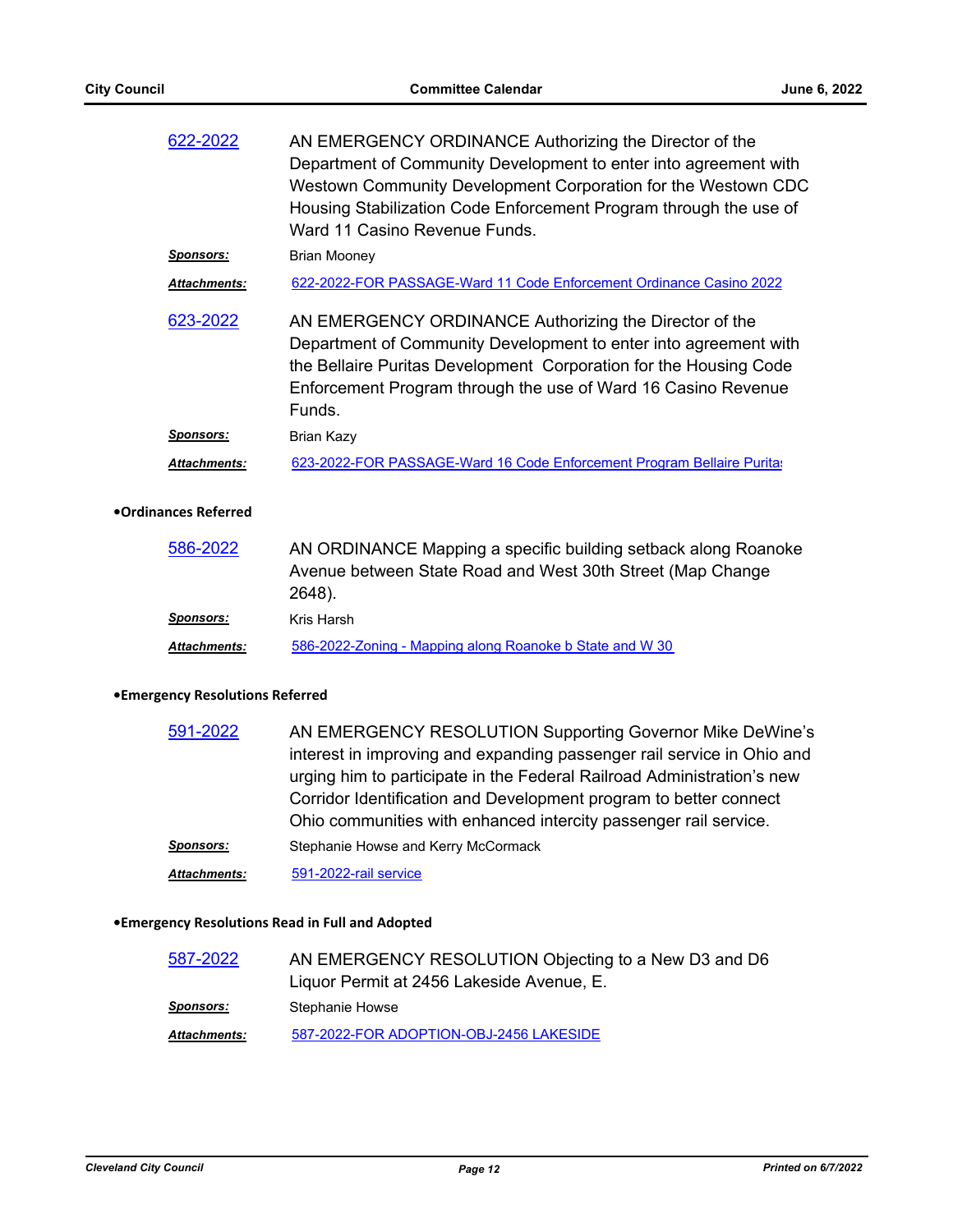| 588-2022            | AN EMERGENCY RESOLUTION Objecting to the transfer of stock of a<br>C1 Liquor Permit to 8502 Quincy Avenue.                                                                                 |
|---------------------|--------------------------------------------------------------------------------------------------------------------------------------------------------------------------------------------|
| Sponsors:           | <b>Blaine Griffin</b>                                                                                                                                                                      |
| <b>Attachments:</b> | 588-2022-FOR ADOPTION-OBJ-STOCK-8502 QUINCY                                                                                                                                                |
| 589-2022            | AN EMERGENCY RESOLUTION Objecting to the transfer of liquor<br>license of a D3 and D3A Liquor Permit to 4317 State Road.                                                                   |
| Sponsors:           | Kris Harsh                                                                                                                                                                                 |
| <b>Attachments:</b> | 589-2022-FOR ADOPTION-OBJ-TRFL-4317 STATE                                                                                                                                                  |
| 590-2022            | AN EMERGENCY RESOLUTION Withdrawing objection to the renewal<br>of a C1 and C2 Liquor Permit at 3794 East 71st Street, and repealing<br>Resolution No. 670-2020 objecting to said renewal. |
| Sponsors:           | Rebecca Maurer                                                                                                                                                                             |
| <b>Attachments:</b> | 590-2022-FOR ADOPTION-WITHDRAWAL-REN-(2020) 3794 E. 71ST                                                                                                                                   |
|                     |                                                                                                                                                                                            |

# **SECOND READING LEGISLATION**

#### **•Emergency Ordinances Passed**

| 702-2020         | AN EMERGENCY ORDINANCE To repeal Chapter 163, Tree                       |
|------------------|--------------------------------------------------------------------------|
|                  | Commission, Sections 163.01 to 163.03, of the Codified Ordinances of     |
|                  | Cleveland, Ohio, 1976, as enacted by Ordinance No. 2044-92, passed       |
|                  | December 7, 1992, and to supplement the codified ordinances by           |
|                  | enacting new Chapter 163, Tree Commission, Sections 163.01 to            |
|                  | 163.04 to re-establish the Tree Commission.                              |
| <b>Sponsors:</b> | Brian Kazy and Kerry McCormack                                           |
| Attachments:     | 702-2020-Repealing and re-establishing Chapter 163 Tree Commission-FINAL |
|                  | 702-2020 Amendment                                                       |
|                  | <b>702-2020 Executive Summary</b>                                        |
|                  | <b>702-2020 Desk Copy</b>                                                |
|                  | 702-2020 Presentation - UF Commission Council (FCD)                      |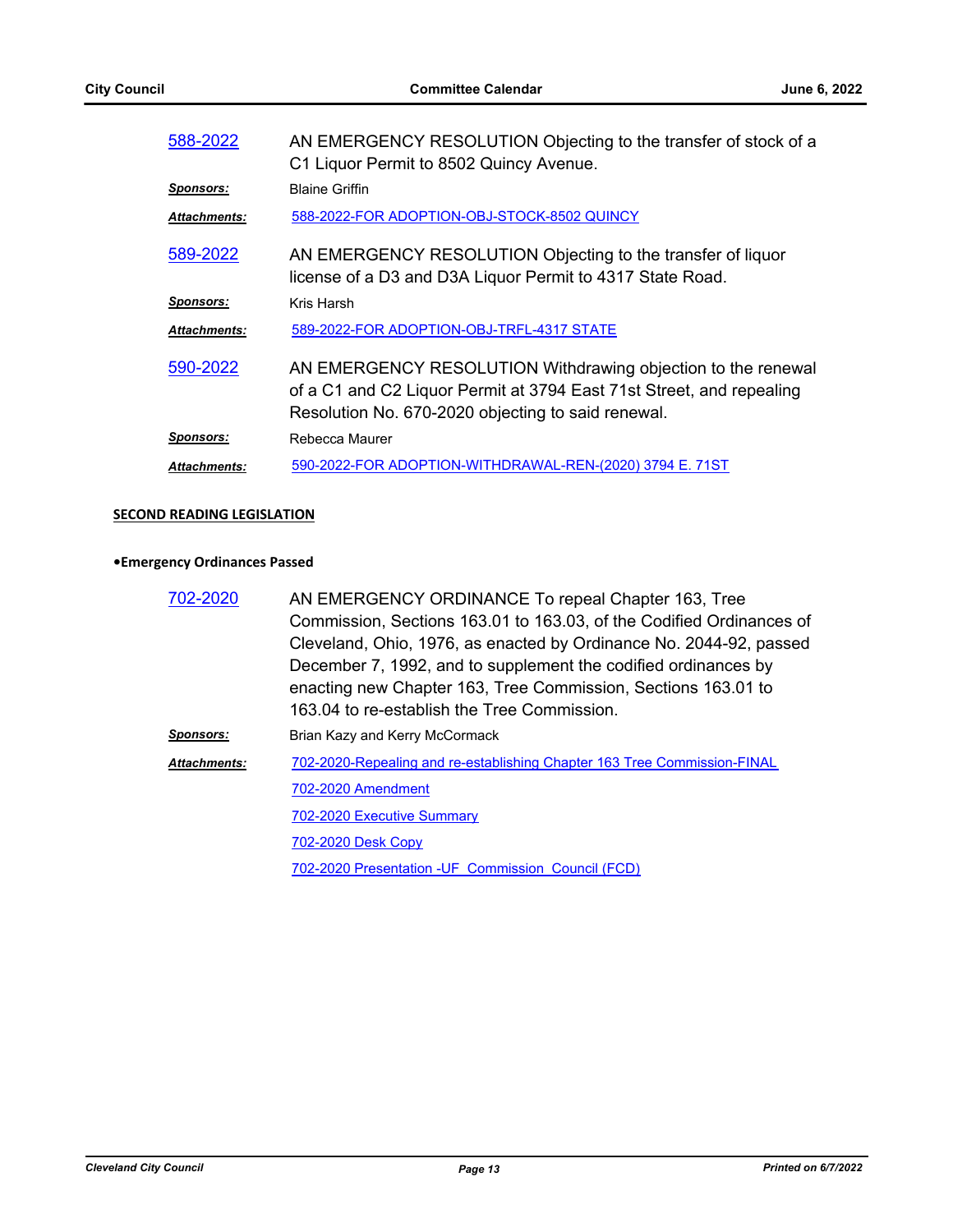| 304-2022            | AN EMERGENCY ORDINANCE Authorizing the Director of Public<br>Works to apply for and accept a grant from the National Park Service<br>for the purpose of developing a new City park to be located near the<br>Clark Recreation Center; authorizing the Mayor and the Commissioner<br>of Purchases and Supplies to purchase various property interests;<br>enter into various Option to Purchase Agreements as needed;<br>determining the method of making the public improvement of<br>constructing the new park; authorizing the Director of Public Works or<br>Capital Projects, as appropriate, to enter into one or more contracts;<br>and to apply for and accept additional grants and gifts for the new park. |
|---------------------|---------------------------------------------------------------------------------------------------------------------------------------------------------------------------------------------------------------------------------------------------------------------------------------------------------------------------------------------------------------------------------------------------------------------------------------------------------------------------------------------------------------------------------------------------------------------------------------------------------------------------------------------------------------------------------------------------------------------|
| <u>Sponsors:</u>    | Jenny Spencer, Kevin Bishop, Anthony Hairston, Blaine Griffin and By Departmental<br>Request                                                                                                                                                                                                                                                                                                                                                                                                                                                                                                                                                                                                                        |
| <b>Attachments:</b> | 304-2022-Ap Ac grant acquire property Ks to construct a new park at the Clark                                                                                                                                                                                                                                                                                                                                                                                                                                                                                                                                                                                                                                       |
|                     | 304-2022-A-FILE - Ap Ac grant acquire property Ks to construct a new park at 1                                                                                                                                                                                                                                                                                                                                                                                                                                                                                                                                                                                                                                      |
|                     | 304-2022 Exec. Summary & Map -Clark Rec Park Grant                                                                                                                                                                                                                                                                                                                                                                                                                                                                                                                                                                                                                                                                  |
| 370-2022            | AN EMERGENCY ORDINANCE To provide for the evaluation of<br>Complete and Green Streets elements in City-sponsored transportation<br>projects within the public right-of-way; and to repeal Ordinance No.<br>798-11, passed September 19, 2011.                                                                                                                                                                                                                                                                                                                                                                                                                                                                       |
| <u>Sponsors:</u>    | Kerry McCormack and Justin Bibb                                                                                                                                                                                                                                                                                                                                                                                                                                                                                                                                                                                                                                                                                     |
| Attachments:        | 370-2022-Complete & Green Streets                                                                                                                                                                                                                                                                                                                                                                                                                                                                                                                                                                                                                                                                                   |
|                     | 370-2022-Complete & Green Streets-Summary and FAQ 4.12.22                                                                                                                                                                                                                                                                                                                                                                                                                                                                                                                                                                                                                                                           |
|                     | 370-2022-Complete & Green Streets-Best Complete Streets Policies [2018]                                                                                                                                                                                                                                                                                                                                                                                                                                                                                                                                                                                                                                             |
|                     | 370-2022 as amended-desk copy-Final                                                                                                                                                                                                                                                                                                                                                                                                                                                                                                                                                                                                                                                                                 |
|                     | 370-2022 Amendment                                                                                                                                                                                                                                                                                                                                                                                                                                                                                                                                                                                                                                                                                                  |
|                     | 370-2022 CGS cost resource                                                                                                                                                                                                                                                                                                                                                                                                                                                                                                                                                                                                                                                                                          |
|                     | 370-2022 Cleveland City Council CGS Support Letter                                                                                                                                                                                                                                                                                                                                                                                                                                                                                                                                                                                                                                                                  |
|                     | 370-2022 Presentation -CGS                                                                                                                                                                                                                                                                                                                                                                                                                                                                                                                                                                                                                                                                                          |
|                     | 370-2022 Green Streets High Level Overview 5.16.22                                                                                                                                                                                                                                                                                                                                                                                                                                                                                                                                                                                                                                                                  |
| 373-2022            | AN EMERGENCY ORDINANCE To supplement the Codified<br>Ordinances of Cleveland, Ohio, 1976, by enacting new Sections<br>162.01, 162.02, and 162.03, relating to the creation of the Commission<br>on Black Women and Girls.                                                                                                                                                                                                                                                                                                                                                                                                                                                                                           |
| <u>Sponsors:</u>    | Justin Bibb, Deborah Gray and Stephanie Howse                                                                                                                                                                                                                                                                                                                                                                                                                                                                                                                                                                                                                                                                       |
| <b>Attachments:</b> | 373-2022-Enact Ch. 162 - Black Women and Girls Commission                                                                                                                                                                                                                                                                                                                                                                                                                                                                                                                                                                                                                                                           |
|                     | 373-2022 Presentation - Black Women and Girls Commission DRAFT6                                                                                                                                                                                                                                                                                                                                                                                                                                                                                                                                                                                                                                                     |
|                     | 373-2022 as amended-desk copy-Final                                                                                                                                                                                                                                                                                                                                                                                                                                                                                                                                                                                                                                                                                 |
|                     | 373-2022-Amend 373-2022                                                                                                                                                                                                                                                                                                                                                                                                                                                                                                                                                                                                                                                                                             |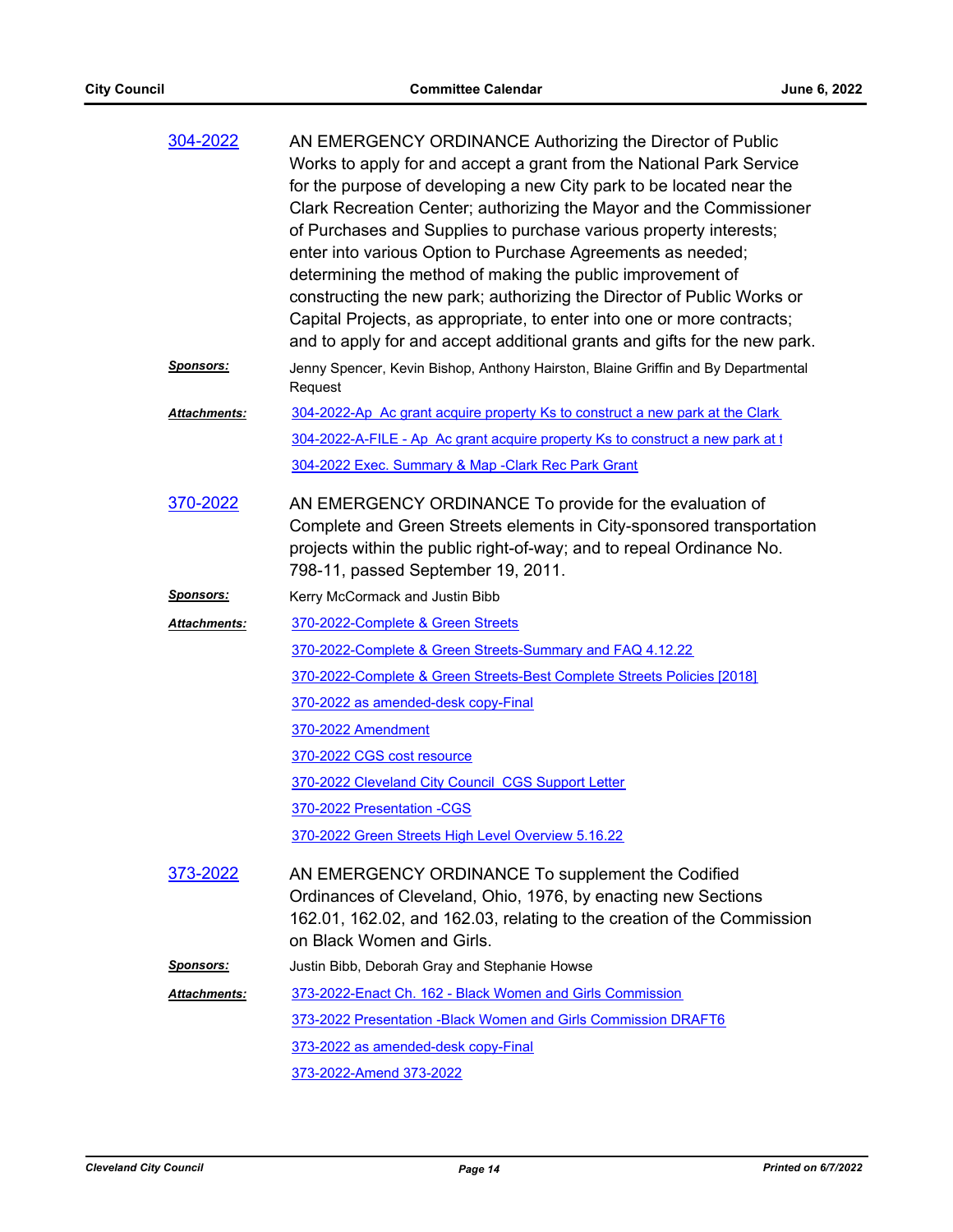| 392-2022             | AN EMERGENCY ORDINANCE Authorizing the Director of Port<br>Control to exercise the first option to renew Contract No. LS 2020-005<br>with SP Plus Corporation for the operation of a valet parking service at<br>Cleveland Hopkins International Airport.                                                                                                                                                                                                                                                                               |
|----------------------|-----------------------------------------------------------------------------------------------------------------------------------------------------------------------------------------------------------------------------------------------------------------------------------------------------------------------------------------------------------------------------------------------------------------------------------------------------------------------------------------------------------------------------------------|
| <u>Sponsors:</u>     | Kerry McCormack, Blaine Griffin and By Departmental Request                                                                                                                                                                                                                                                                                                                                                                                                                                                                             |
| <u> Attachments:</u> | 392-2022-Exercise option to renew K w SP Plus for valet parking, PC                                                                                                                                                                                                                                                                                                                                                                                                                                                                     |
|                      | 392-2022 Executive Summary - SP Plus                                                                                                                                                                                                                                                                                                                                                                                                                                                                                                    |
| 395-2022             | AN EMERGENCY ORDINANCE Authorizing the Director of Port<br>Control to enter into a Lease Agreement with Sky Café US Inc. for use<br>and occupancy of space at Building No. 218 and parking at 5970<br>Cargo Road at Cleveland Hopkins International Airport for the purpose<br>of operating an in-flight catering and other ancillary catering and related<br>services, for the Department of Port Control, for a period of five years,<br>with one five-year option to renew, exercisable through additional<br>legislative authority. |
| <u> Sponsors:</u>    | Kerry McCormack, Blaine Griffin and By Departmental Request                                                                                                                                                                                                                                                                                                                                                                                                                                                                             |
| Attachments:         | 395-2022-Lease Ag w Sky Cafe for inflight catering, CHIA                                                                                                                                                                                                                                                                                                                                                                                                                                                                                |
|                      | 395-2022 Executive Summary - Sky Cafe                                                                                                                                                                                                                                                                                                                                                                                                                                                                                                   |
| 402-2022             | AN EMERGENCY ORDINANCE Authorizing the Director of Port<br>Control to employ one or more professional consultants to provide<br>general planning, engineering, and design services, for a period of one<br>year, with three one-year options to renew, the second of which<br>requires additional legislative authority.                                                                                                                                                                                                                |
| <u>Sponsors:</u>     | Kerry McCormack, Blaine Griffin and By Departmental Request                                                                                                                                                                                                                                                                                                                                                                                                                                                                             |
| <u> Attachments:</u> | 402-2022-Prof Serv general engineering - PC<br>402-2022 Executive Summary - Engineering Consultant                                                                                                                                                                                                                                                                                                                                                                                                                                      |
| 453-2022             | AN EMERGENCY ORDINANCE Authorizing the Director of Public<br>Works to enter into one or more contracts with Case Western Reserve<br>University to provide a youth summer sports, nutrition, health, and life<br>skills development program for 2022 under the National Youth Sports<br>Program sponsored by Case Western Reserve University.                                                                                                                                                                                            |
| <u>Sponsors:</u>     | Kevin Bishop, Blaine Griffin and By Departmental Request                                                                                                                                                                                                                                                                                                                                                                                                                                                                                |
| <u> Attachments:</u> | 453-2022-K w CASE for summer program at Case under National Youth Sports                                                                                                                                                                                                                                                                                                                                                                                                                                                                |
|                      | 453-2022 Executive Summary                                                                                                                                                                                                                                                                                                                                                                                                                                                                                                              |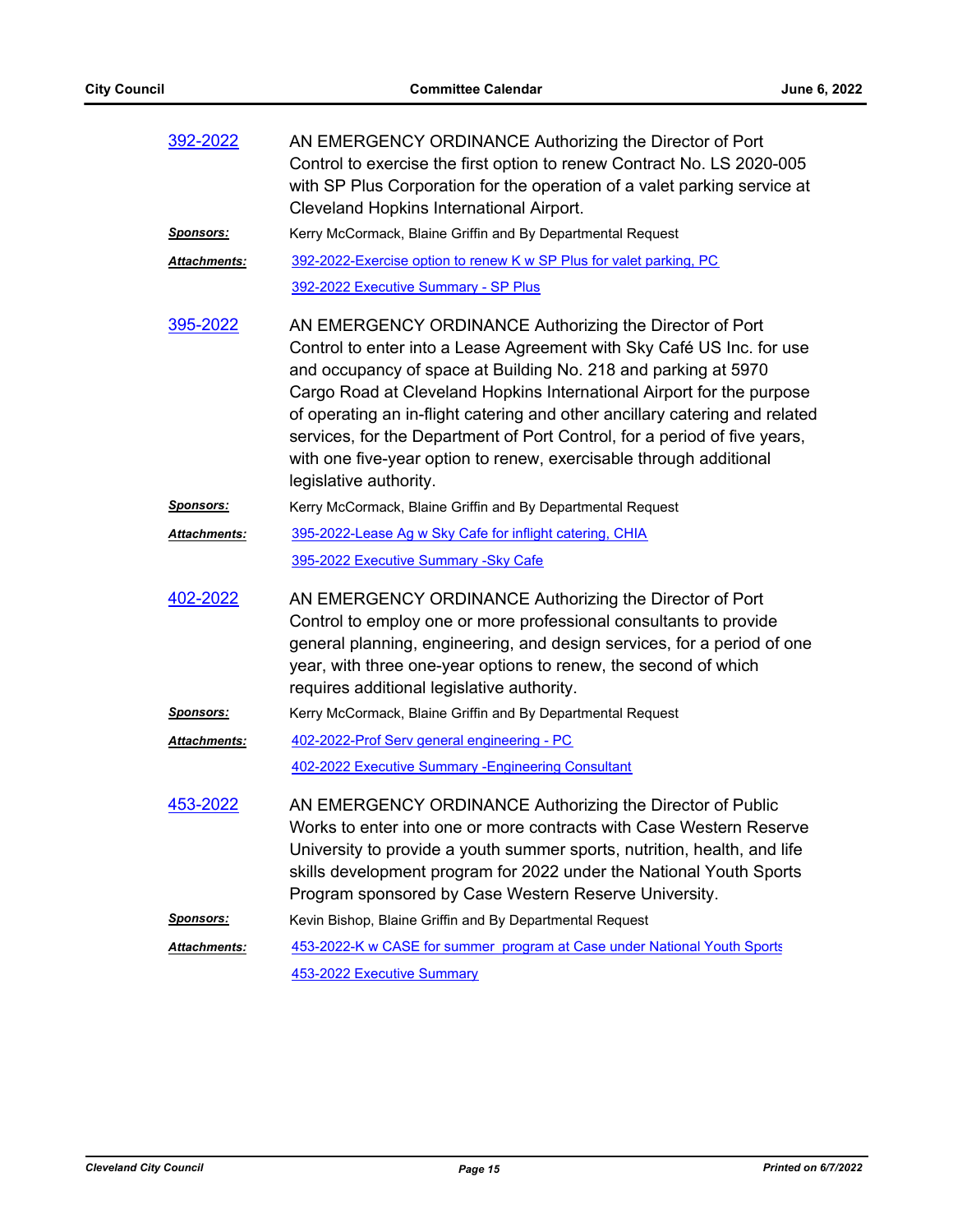| 456-2022            | AN EMERGENCY ORDINANCE Authorizing the Director of Human<br>Resources to enter into one or more contracts with a computer software<br>vendor to provide a subscription-based or licensed-based Learning<br>Management System suite, which will include both a Learning<br>Management System and a Learning Content Management System,<br>and related services, for a period of one year, with three one-year<br>options to renew, exercisable by the Director of Human Resources. |
|---------------------|-----------------------------------------------------------------------------------------------------------------------------------------------------------------------------------------------------------------------------------------------------------------------------------------------------------------------------------------------------------------------------------------------------------------------------------------------------------------------------------|
| <u>Sponsors:</u>    | Blaine Griffin and By Departmental Request                                                                                                                                                                                                                                                                                                                                                                                                                                        |
| <b>Attachments:</b> | 456-2022-Prof Serv learning management system, HR                                                                                                                                                                                                                                                                                                                                                                                                                                 |
|                     | 456-2022 Executive Summary - Learning Management System                                                                                                                                                                                                                                                                                                                                                                                                                           |
| 490-2022            | AN EMERGENCY ORDINANCE Authorizing the acquisition and<br>recording of certain standard highway easement interests from The<br>MetroHealth System, a county hospital, organized under R.C. 339,<br>located in the vicinity of West 25th Street and Scranton Road for the<br>purpose of public roadway improvements in connection with the<br>development of MetroHealth's main campus, for the Office of Capital<br>Projects.                                                     |
| <u>Sponsors:</u>    | Jasmin Santana, Kevin Bishop, Anthony Hairston, Blaine Griffin and By Departmental<br>Request                                                                                                                                                                                                                                                                                                                                                                                     |
| <b>Attachments:</b> | 490-2022-Accept easement from MetroHealth for Campus improvement, future                                                                                                                                                                                                                                                                                                                                                                                                          |
|                     | 490-2022 Executive Summary                                                                                                                                                                                                                                                                                                                                                                                                                                                        |
| 492-2022            | AN EMERGENCY ORDINANCE To amend Section 7a of Ordinance<br>No. 843-2021, passed November 29, 2021, relating to appropriating<br>funds from The American Rescue Plan Act of 2021, and authorizing<br>various contracts to be executed no later than December 31, 2024 and<br>funds to be expended by December 31, 2026; and supplementing the<br>ordinance by adding new Section 7b, relating to demolitions.                                                                      |
| <b>Sponsors:</b>    | Anthony Hairston, Blaine Griffin and By Departmental Request                                                                                                                                                                                                                                                                                                                                                                                                                      |
| Attachments:        | 492-2022-Amend 843-2021 BH ARPA                                                                                                                                                                                                                                                                                                                                                                                                                                                   |
|                     | 492-2022 Amendment                                                                                                                                                                                                                                                                                                                                                                                                                                                                |
|                     | <u>492-2022 Desk Copy -Amend 843-2021 BH ARPA</u>                                                                                                                                                                                                                                                                                                                                                                                                                                 |
| 494-2022            | AN EMERGENCY ORDINANCE To amend Sections 48, 49, and 50 of<br>Ordinance No. 194-2021, passed March 29, 2021, as amended,<br>relating to compensation for various classifications.                                                                                                                                                                                                                                                                                                 |
| <b>Sponsors:</b>    | Blaine Griffin and By Departmental Request                                                                                                                                                                                                                                                                                                                                                                                                                                        |
| Attachments:        | 494-2022-Amend Sections 48, 49 and 50 of the payband                                                                                                                                                                                                                                                                                                                                                                                                                              |
|                     | <b>494-2022 Executive Summary</b>                                                                                                                                                                                                                                                                                                                                                                                                                                                 |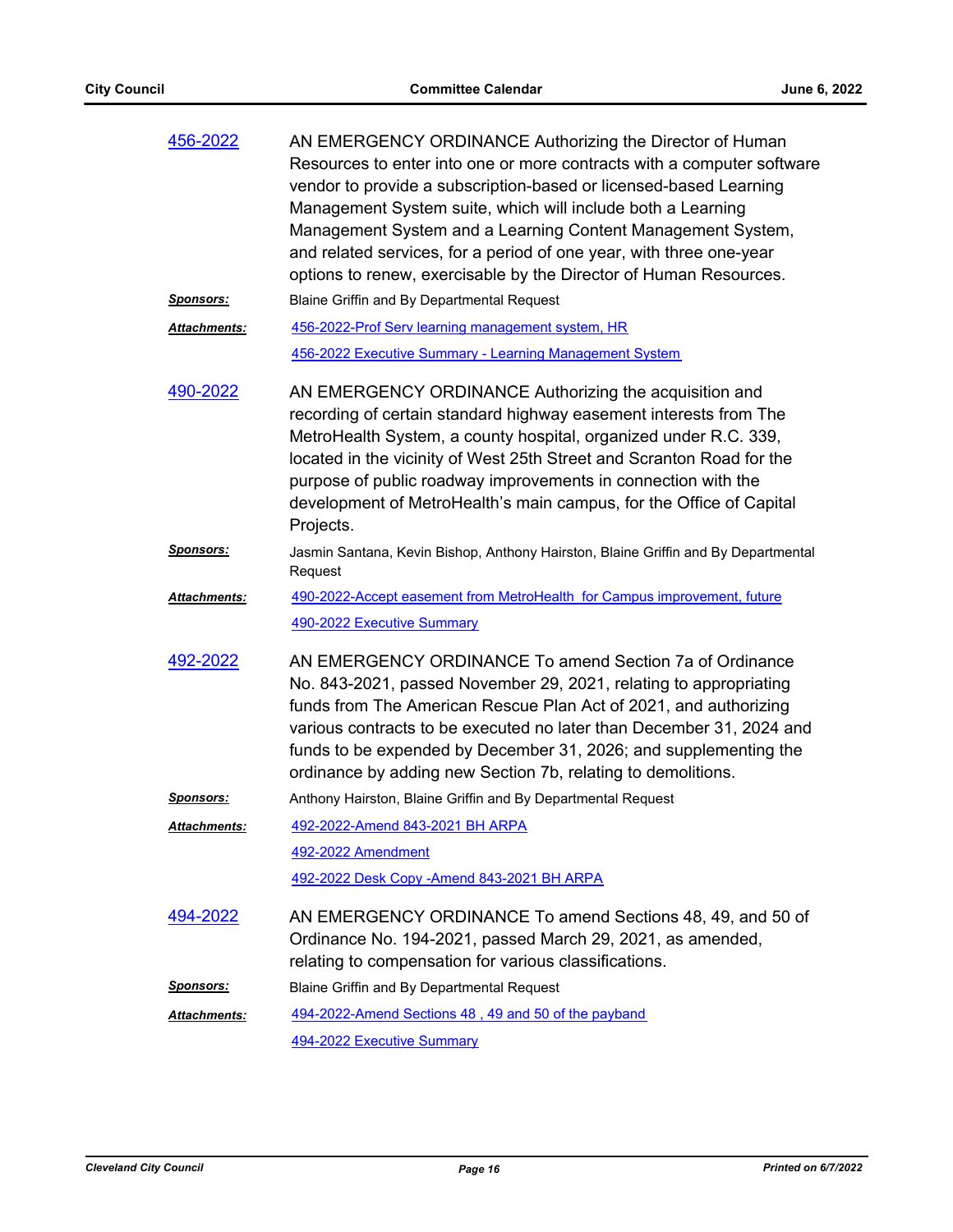| 495-2022            | AN EMERGENCY ORDINANCE Authorizing the Director of Capital<br>Projects to apply to the District One Public Works Integrating<br>Committee for state funding for the rehabilitation of a portion of<br>Carnegie Avenue; to apply for and accept gifts and grants from various<br>entities for the improvements; authorizing the Director of Capital<br>Projects to enter into contracts and agreements to design and construct<br>the improvements and other agreements needed to implement the<br>improvements; and authorizing the Commissioner of Purchases and<br>Supplies to acquire, accept, and record for right-of-way purposes real<br>property and easements necessary to make the improvements. |
|---------------------|-----------------------------------------------------------------------------------------------------------------------------------------------------------------------------------------------------------------------------------------------------------------------------------------------------------------------------------------------------------------------------------------------------------------------------------------------------------------------------------------------------------------------------------------------------------------------------------------------------------------------------------------------------------------------------------------------------------|
| <u>Sponsors:</u>    | Richard Starr, Kevin Bishop, Anthony Hairston, Blaine Griffin and By Departmental<br>Request                                                                                                                                                                                                                                                                                                                                                                                                                                                                                                                                                                                                              |
| Attachments:        | 495-2022-Ap & Ac Issue I funding to rehab Carnegie, Ks                                                                                                                                                                                                                                                                                                                                                                                                                                                                                                                                                                                                                                                    |
|                     | 495-2022 Executive Summary                                                                                                                                                                                                                                                                                                                                                                                                                                                                                                                                                                                                                                                                                |
| 496-2022            | AN EMERGENCY ORDINANCE Authorizing the Director of Capital<br>Projects to apply to the District One Public Works Integrating<br>Committee for state funding for the rehabilitation of a portion of Payne<br>Avenue; to apply for and accept gifts and grants from various entities<br>for the improvements; authorizing the Director of Capital Projects to<br>enter into contracts and agreements to design and construct the<br>improvements and other agreements needed to implement the<br>improvements; and authorizing the Commissioner of Purchases and<br>Supplies to acquire, accept, and record for right-of-way purposes real<br>property and easements necessary to make the improvements.    |
| <u>Sponsors:</u>    | Stephanie Howse, Kerry McCormack, Richard Starr, Kevin Bishop, Anthony<br>Hairston, Blaine Griffin and By Departmental Request                                                                                                                                                                                                                                                                                                                                                                                                                                                                                                                                                                            |
| <b>Attachments:</b> | 496-2022-Ap & Ac Issue I funding to rehab Payne, Ks                                                                                                                                                                                                                                                                                                                                                                                                                                                                                                                                                                                                                                                       |
|                     | 496-2022 Executive Summary                                                                                                                                                                                                                                                                                                                                                                                                                                                                                                                                                                                                                                                                                |
| 498-2022            | AN EMERGENCY ORDINANCE Giving consent of the City of<br>Cleveland to the Director of Transportation of the State of Ohio for<br>resurfacing a portion of Euclid Avenue; authorizing the Director of<br>Capital Projects to employ one or more professional consultants to<br>design the improvement; to apply for and accept any gifts or grants<br>from any public or private entity; authorizing any relative agreements;<br>and causing payment of the City's share to the State for the cost of the<br>improvement.                                                                                                                                                                                   |
| <u>Sponsors:</u>    | Kevin Bishop, Anthony Hairston, Blaine Griffin and By Departmental Request                                                                                                                                                                                                                                                                                                                                                                                                                                                                                                                                                                                                                                |
| Attachments:        | 498-2022-Consent to ODOT for Euclid, cause payment                                                                                                                                                                                                                                                                                                                                                                                                                                                                                                                                                                                                                                                        |
|                     | 498-2022 Executive Summary                                                                                                                                                                                                                                                                                                                                                                                                                                                                                                                                                                                                                                                                                |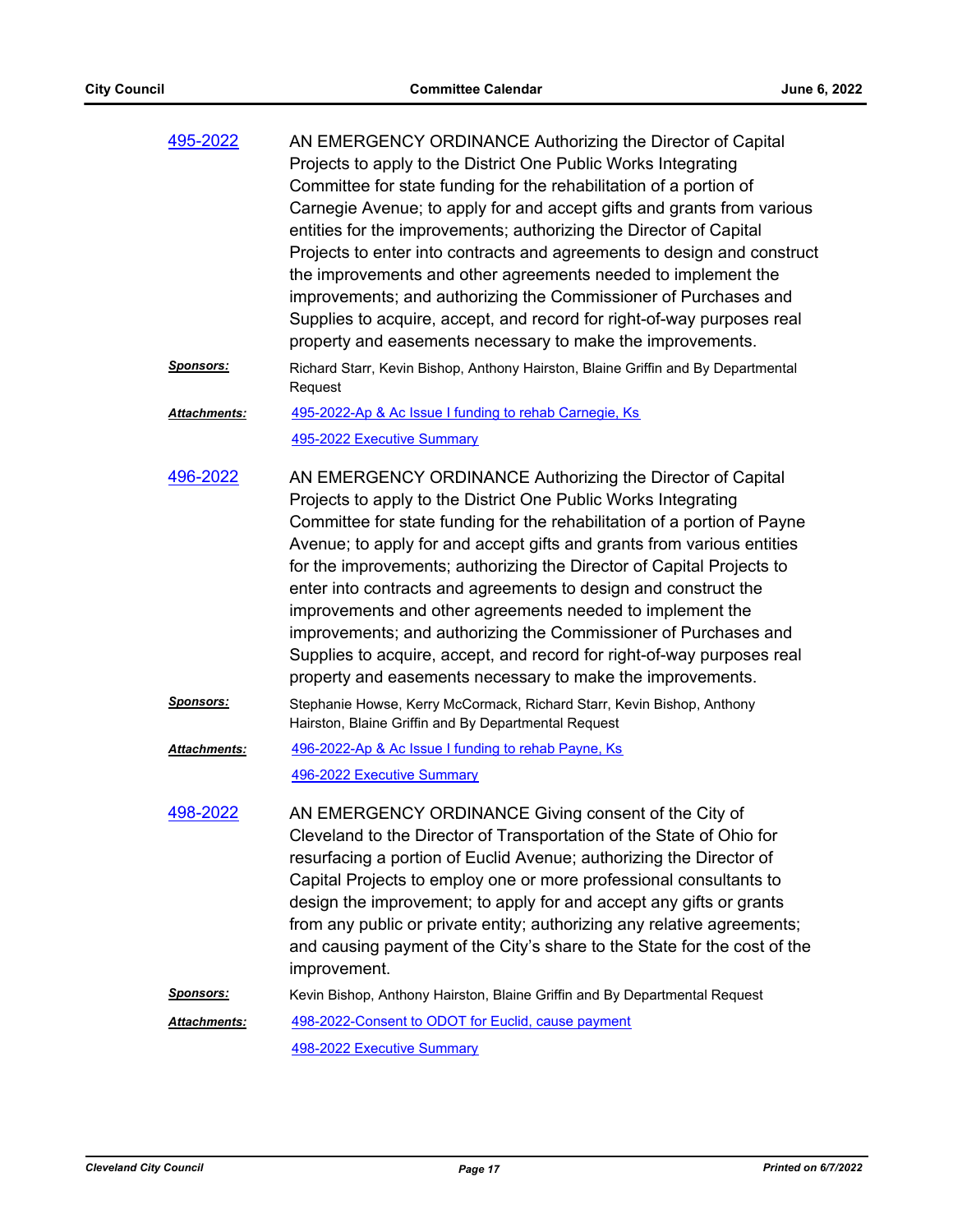| 499-2022             | AN EMERGENCY ORDINANCE Authorizing the Director of Port<br>Control to exercise the third option to renew Contract No. LS 2019-24<br>with T & G Flying Club, Inc. for the lease of certain City-owned space in<br>the Terminal Building at Burke Lakefront Airport, for the operation of a<br>comprehensive flight training school, aircraft rental program, and<br>related services for student pilots.             |  |
|----------------------|---------------------------------------------------------------------------------------------------------------------------------------------------------------------------------------------------------------------------------------------------------------------------------------------------------------------------------------------------------------------------------------------------------------------|--|
| Sponsors:            | Kerry McCormack, Blaine Griffin and By Departmental Request                                                                                                                                                                                                                                                                                                                                                         |  |
| Attachments:         | 499-2022-Exercise option to renew K w T&G Flying                                                                                                                                                                                                                                                                                                                                                                    |  |
|                      | 499-2022 Executive Summary - TG Flying                                                                                                                                                                                                                                                                                                                                                                              |  |
| 500-2022             | AN EMERGENCY ORDINANCE To add the name Anthony DeJuan<br>Hughes, Jr. Way as a secondary and honorary name to East 55th<br>Street between Quincy Avenue and Scovill Avenue.                                                                                                                                                                                                                                          |  |
| <u>Sponsors:</u>     | Deborah Gray and Richard Starr                                                                                                                                                                                                                                                                                                                                                                                      |  |
| Attachments:         | 500-2022-honorary street naming-Anthony DeJuan Hughes Jr Way                                                                                                                                                                                                                                                                                                                                                        |  |
| 501-2022             | AN EMERGENCY ORDINANCE Authorizing the Director of Capital<br>Projects to employ one or more professional consultants and testing<br>firms to perform various construction activities and design projects for<br>roads, bridges and City facilities, for a period up to two years.                                                                                                                                  |  |
| <b>Sponsors:</b>     | Kevin Bishop, Blaine Griffin and By Departmental Request                                                                                                                                                                                                                                                                                                                                                            |  |
| <u> Attachments:</u> | 501-2022-Prof Serv construction activities and design projects for roads, bridges<br>501-2022 Executive Summary                                                                                                                                                                                                                                                                                                     |  |
| 502-2022             | AN EMERGENCY ORDINANCE Authorizing the Commissioner of<br>Purchases and Supplies to sell certain City-owned property not needed<br>for public use located in the vicinity of 9103 Buckeye Road to<br>Miceli-Lograsso Development Company, LLC for purposes of business<br>expansion; and proffering certain representations for purposes of the<br>Amended and Restated Trust Indenture from the City of Cleveland. |  |
| <b>Sponsors:</b>     | Deborah Gray, Brian Kazy, Anthony Hairston, Blaine Griffin and By Departmental<br>Request                                                                                                                                                                                                                                                                                                                           |  |
| <u> Attachments:</u> | 502-2022-Sell prop to Miceli Lograsso at 9103 Buckeye, CPP, PU, indenture                                                                                                                                                                                                                                                                                                                                           |  |
|                      | 502-2022 Executive Summary                                                                                                                                                                                                                                                                                                                                                                                          |  |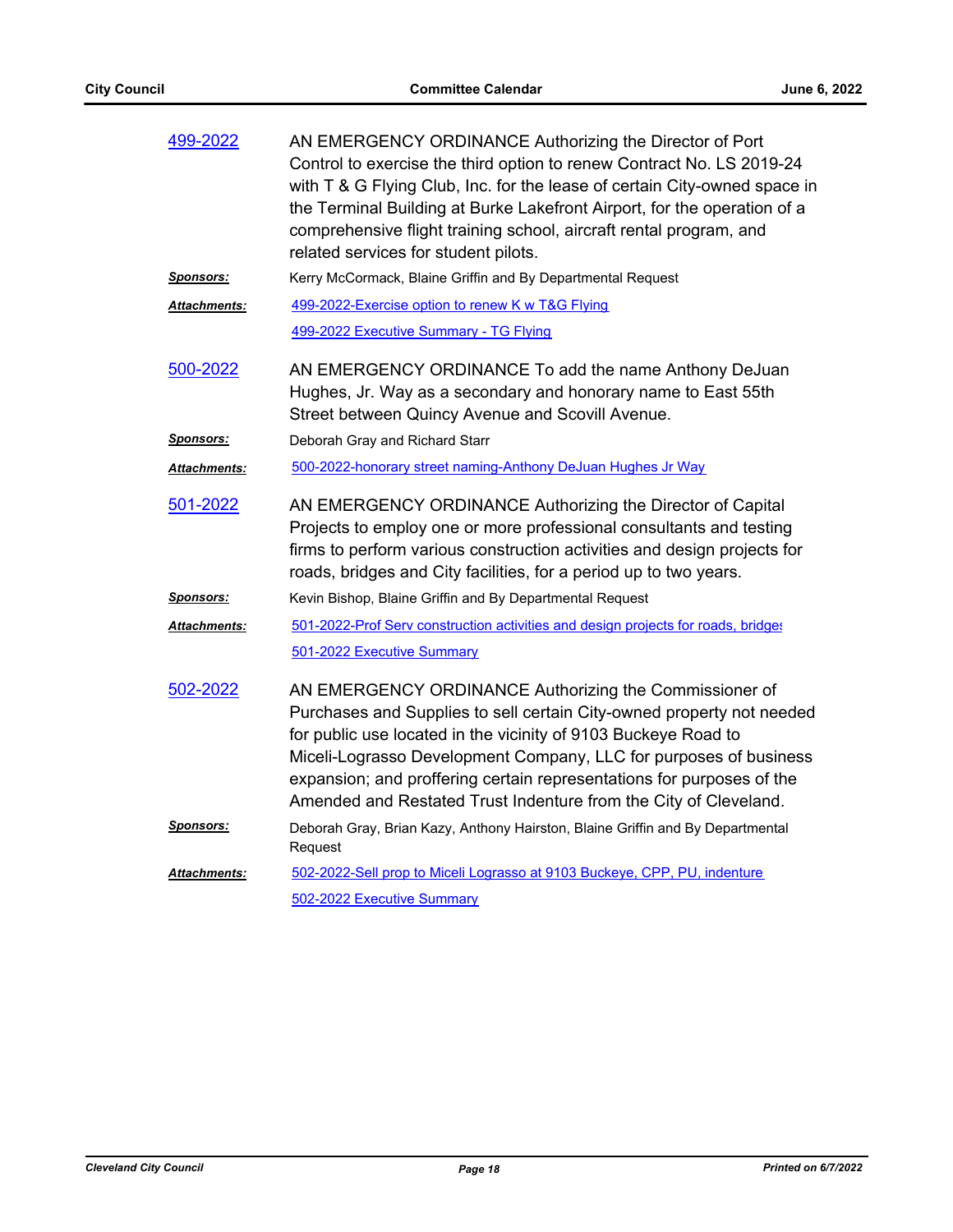| 509-2022             | AN EMERGENCY ORDINANCE Authorizing the Director of Public<br>Works to enter into one or more agreements with the Cuyahoga County<br>Land Reutilization Corporation and/or the Cleveland Metropolitan<br>School District relating to the demolition of the John F. Kennedy<br>Recreation Center located on the campus of the former John F.<br>Kennedy High School at 17300 Harvard Avenue; and authorizing any             |  |
|----------------------|----------------------------------------------------------------------------------------------------------------------------------------------------------------------------------------------------------------------------------------------------------------------------------------------------------------------------------------------------------------------------------------------------------------------------|--|
|                      | other agreements needed to implement this ordinance                                                                                                                                                                                                                                                                                                                                                                        |  |
| <u>Sponsors:</u>     | Joseph Jones, Kevin Bishop, Blaine Griffin and By Departmental Request                                                                                                                                                                                                                                                                                                                                                     |  |
| Attachments:         | 509-2022-Ags w County Land Reutilization Corporation and CMSD for demolitic<br>509-2022 Executive Summary                                                                                                                                                                                                                                                                                                                  |  |
| 510-2022             | AN EMERGENCY ORDINANCE Authorizing the Director of Capital<br>Projects and the Director of City Planning to develop guidelines and<br>authorizing the Director of Capital Projects and issue permits for a<br>temporary program for the use of private or public parking lots, streets<br>and other public rights-of-way, including on-street parking areas and<br>parklets as outdoor restaurants and/or outdoor seating. |  |
| Sponsors:            | Kevin Bishop, Anthony Hairston, Blaine Griffin and By Departmental Request                                                                                                                                                                                                                                                                                                                                                 |  |
| Attachments:         | 510-2022-Develop guidelines and permits for Temporary Expansion Area                                                                                                                                                                                                                                                                                                                                                       |  |
|                      | 510-2022 Executive Summary                                                                                                                                                                                                                                                                                                                                                                                                 |  |
|                      | 510-2022 Amendment                                                                                                                                                                                                                                                                                                                                                                                                         |  |
|                      | 510-2022 as amended-desk copy-Final                                                                                                                                                                                                                                                                                                                                                                                        |  |
| 525-2022             | AN EMERGENCY ORDINANCE To make additional appropriations of<br>Seven Million Nine Hundred Thirty Two Thousand Two Hundred Thirty<br>Six (\$7,932,236) to the Special Revenue Fund.                                                                                                                                                                                                                                         |  |
| <u>Sponsors:</u>     | Blaine Griffin and By Departmental Request                                                                                                                                                                                                                                                                                                                                                                                 |  |
| Attachments:         | 525-2022-2022 Supplemental Ordinance                                                                                                                                                                                                                                                                                                                                                                                       |  |
|                      | 525-2022 Executive Summary - Supplental Appr Browns Stadium                                                                                                                                                                                                                                                                                                                                                                |  |
| 528-2022             | AN EMERGENCY ORDINANCE Authorizing the Director of Public<br>Utilities to exercise the first option to renew Contract No. PS 2019-266<br>with Interpersonal Frequency LLC to provide website hosting services<br>for the various divisions of the Department of Public Utilities.                                                                                                                                          |  |
| <u>Sponsors:</u>     | Brian Kazy, Blaine Griffin and By Departmental Request                                                                                                                                                                                                                                                                                                                                                                     |  |
| <u> Attachments:</u> | 528-2022-Exercise option to renew K w Interperson Frequency for website hosti                                                                                                                                                                                                                                                                                                                                              |  |
|                      | 528-2022 Executive Summary -Website Hosting First Year Option AdvantageF                                                                                                                                                                                                                                                                                                                                                   |  |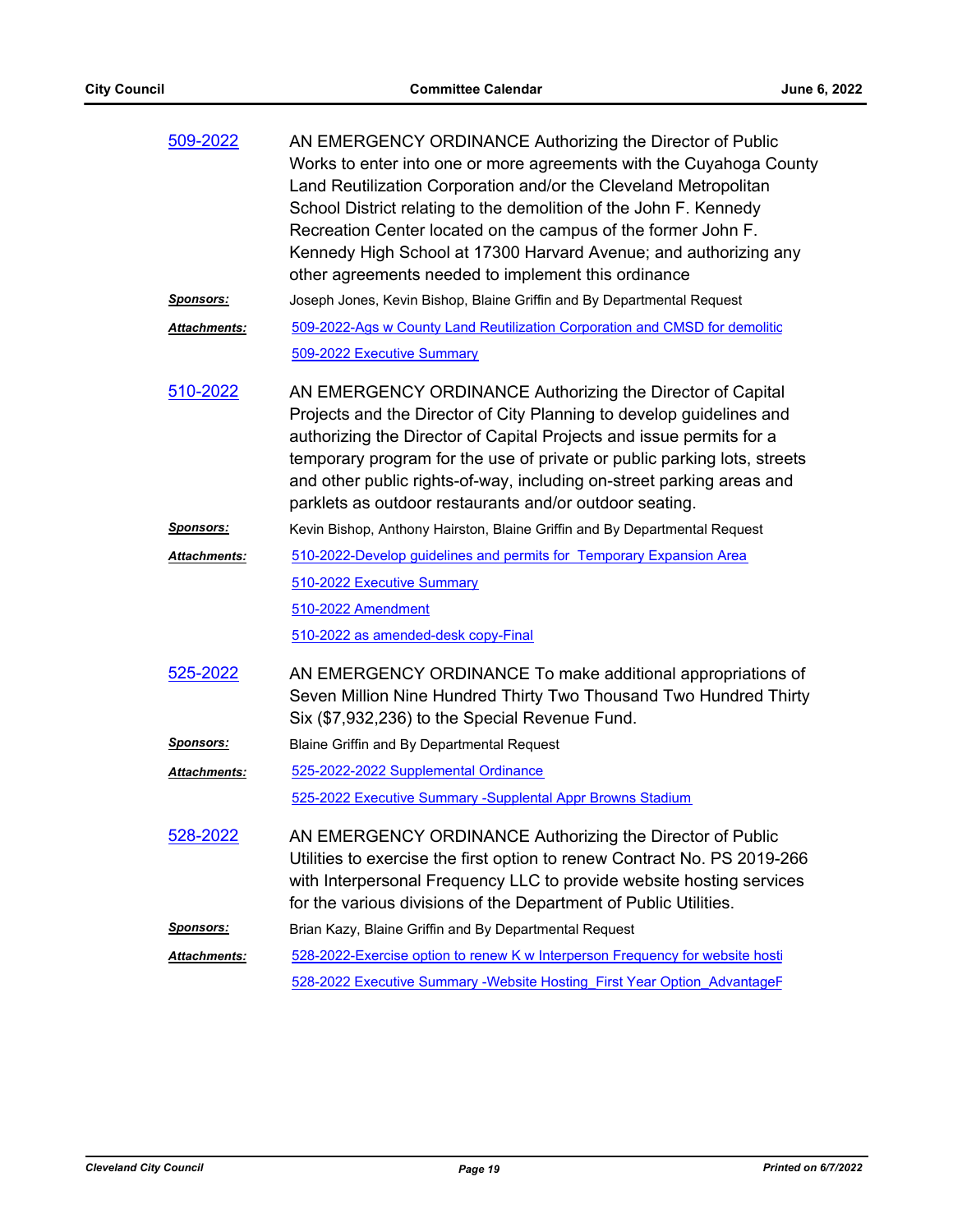| 529-2022 | AN EMERGENCY ORDINANCE Authorizing the Director of Public                  |
|----------|----------------------------------------------------------------------------|
|          | Safety to enter into one or more agreements with various colleges,         |
|          | universities, or other entities that provide training and instruction for  |
|          | veterinary, veterinary technician, or other professions relating to animal |
|          | care for the City to provide internships or externships to students in     |
|          | exchange for their services at no cost to the City, for the Division of    |
|          | Animal Care and Control, Department of Public Safety, for a period not     |
|          | to exceed one year, with two options to renew not to exceed one year       |
|          | each, exercisable by the Director of Public Safety.                        |
|          |                                                                            |

*Sponsors:* Michael Polensek, Blaine Griffin and By Departmental Request

[529-2022-K w university or schools for animal care in exchange for internships](http://cityofcleveland.legistar.com/gateway.aspx?M=F&ID=15448997-8483-4154-98c9-6f4866c6a324.doc) [529-2022 Exec. Summary -Auth Agreements w Educational Institutions for Inter](http://cityofcleveland.legistar.com/gateway.aspx?M=F&ID=6607a05d-20c0-400e-abdc-a95c9e33cb47.pdf) *Attachments:*

AN EMERGENCY ORDINANCE Notifying Council of the final budget allocations received from HUD for the 2022 Community Development Block Grant, Home Investment Partnerships Act Grant, Emergency Solutions Grant, and the Housing Opportunities for Persons with AIDS Grant; and to amend Section 3 of Ordinance No. 120-2022, passed February 14, 2022, relating to the grants. [531-2022](http://cityofcleveland.legistar.com/gateway.aspx?m=l&id=/matter.aspx?key=30422)

#### *Sponsors:* Anthony Hairston, Blaine Griffin and By Departmental Request

- 531-2022-Notify Council of Final Budget Allocations for CDBG ESG HOME HOF [531-2022 Executive Summary](http://cityofcleveland.legistar.com/gateway.aspx?M=F&ID=2894ef50-fab8-4117-8ad9-6c017f65b995.pdf) *Attachments:*
- AN EMERGENCY ORDINANCE Determining the method of making the public improvement of constructing, rehabilitating, renovating, replacing or otherwise improving recreation facilities, ancillary recreation buildings, and other similar structures, on City-owned and City-leased park property, including site improvements and appurtenances; authorizing the Director of Public Works or Capital Projects, as appropriate, to enter into one or more public improvement contracts for the making of the improvements; enter into one or more professional services and other contracts needed to implement the improvement; to apply for and accept grants and gifts; and authorizing the direct employment of the necessary labor, for the Department of Public Works and Office of Capital Projects. [532-2022](http://cityofcleveland.legistar.com/gateway.aspx?m=l&id=/matter.aspx?key=30423)

#### *Sponsors:* Kevin Bishop, Blaine Griffin and By Departmental Request [532-2022-PIK 2022 park and recreation facilities](http://cityofcleveland.legistar.com/gateway.aspx?M=F&ID=1507ea93-5c2d-4437-9347-a103f97def3f.doc) [532-2022 Executive Summary -Recreation Improvements](http://cityofcleveland.legistar.com/gateway.aspx?M=F&ID=239db058-8588-4e9e-95e8-36d40dc7bfd0.pdf) *Attachments:*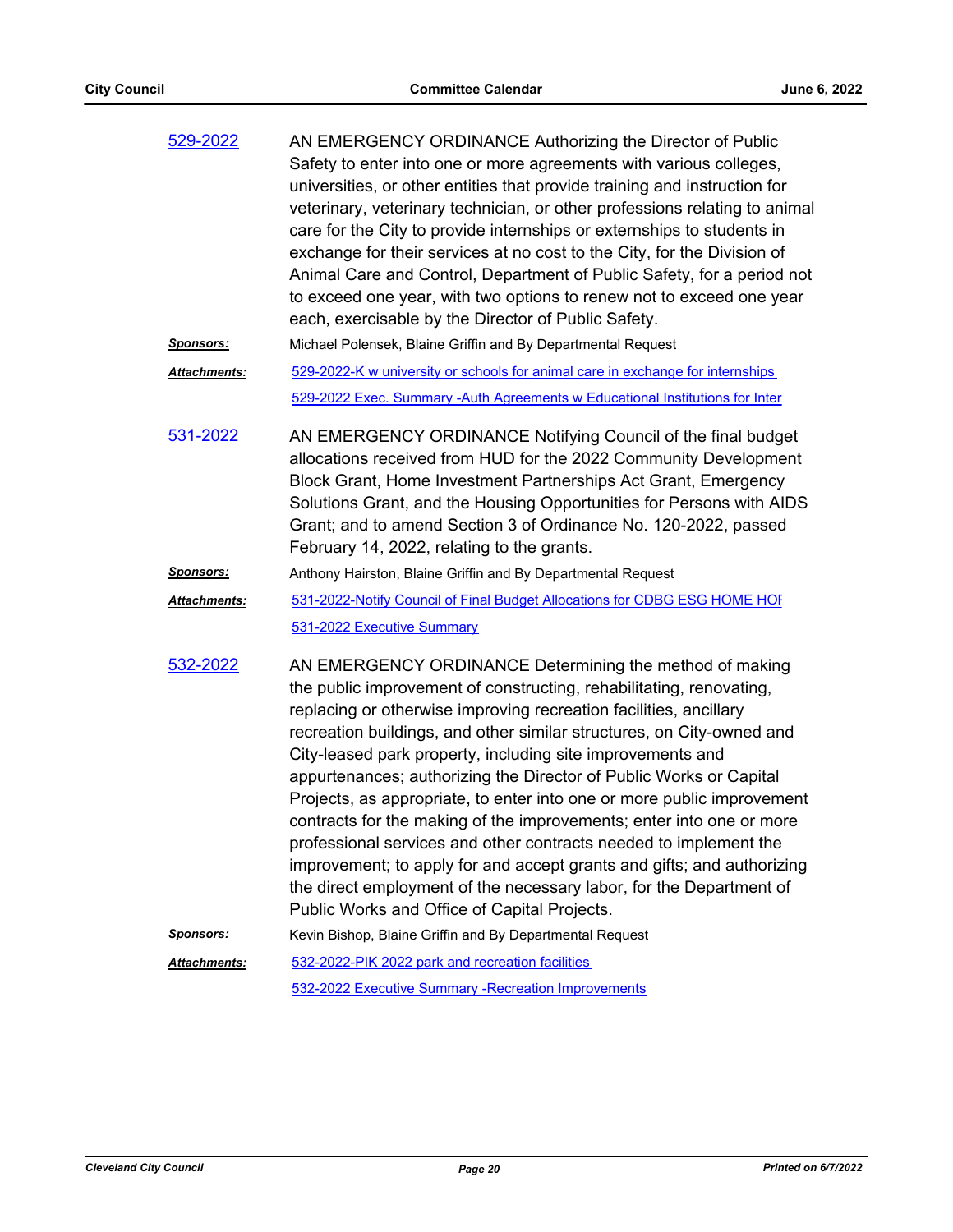| 533-2022         | AN EMERGENCY ORDINANCE Determining the method of making<br>the public improvement of constructing, rehabilitating, renovating,<br>replacing or otherwise improving public facilities, buildings, and other<br>similar structures, including site improvements and appurtenances; and<br>authorizing the Director of Public Works or Capital Projects, as<br>appropriate, to enter into one or more public improvement contracts for<br>the making of the improvement; enter into one or more professional<br>services and other contracts needed to implement the improvement; to<br>apply for and accept grants and gifts; and authorizing the direct<br>employment of the necessary labor, for the Department of Public Works<br>and Office of Capital Projects. |
|------------------|--------------------------------------------------------------------------------------------------------------------------------------------------------------------------------------------------------------------------------------------------------------------------------------------------------------------------------------------------------------------------------------------------------------------------------------------------------------------------------------------------------------------------------------------------------------------------------------------------------------------------------------------------------------------------------------------------------------------------------------------------------------------|
| <b>Sponsors:</b> | Kevin Bishop, Blaine Griffin and By Departmental Request                                                                                                                                                                                                                                                                                                                                                                                                                                                                                                                                                                                                                                                                                                           |
| Attachments:     | 533-2022-PIK 2022 public facilities<br>533-2022 Executive Summary                                                                                                                                                                                                                                                                                                                                                                                                                                                                                                                                                                                                                                                                                                  |
| 534-2022         | AN EMERGENCY ORDINANCE Authorizing the Director of Public<br>Utilities to employ one or more professional consultants to host and<br>manage billing systems and related systems and activities, for the<br>Divisions of Water and Cleveland Public Power for a period of one                                                                                                                                                                                                                                                                                                                                                                                                                                                                                       |

Sponsors: Brian Kazy, Blaine Griffin and By Departmental Request

- [534-2022-Prof Serv to host and manage billing system.DOC \(3\)](http://cityofcleveland.legistar.com/gateway.aspx?M=F&ID=7405af1a-61f9-4c3e-aa6e-e89cfe35d6ea.doc) [534-2022 Executive Summary -Billing Services v3](http://cityofcleveland.legistar.com/gateway.aspx?M=F&ID=d968360d-9d07-4d18-bc59-fcc55e315268.pdf) *Attachments:*
- AN EMERGENCY ORDINANCE Authorizing the purchase and/or rental by one or more requirement contracts of heavy-duty equipment, snow removal equipment, large capacity trucks, other equipment with operators, and any necessary labor, materials, or equipment needed for snow and ice removal, for the various divisions of the Department of Port Control, for a period of two years, with two one-year options to renew, the first of which shall require additional legislative authority. [535-2022](http://cityofcleveland.legistar.com/gateway.aspx?m=l&id=/matter.aspx?key=30426)

year, with four options to renew for additional one year periods, the second of which is exercisable through additional legislative authority.

Sponsors: Kerry McCormack, Blaine Griffin and By Departmental Request

[535-2022-Req K heavy duty equipment, trucks, operators, and materials for sno](http://cityofcleveland.legistar.com/gateway.aspx?M=F&ID=d40ca2ec-6223-4661-9376-ffbbdb7cadfb.doc) [535-2022 Executive Summary -Snow Ice Removal Services](http://cityofcleveland.legistar.com/gateway.aspx?M=F&ID=76f73a43-542d-4459-874a-3844973b0ea4.pdf) *Attachments:*

AN EMERGENCY ORDINANCE Authorizing the purchase by one or more requirement contracts of various sized PVC and FRE ductline materials, for the Division of Cleveland Public Power, Department of Public Utilities, for a period up to two years. [536-2022](http://cityofcleveland.legistar.com/gateway.aspx?m=l&id=/matter.aspx?key=30427)

*Sponsors:* Brian Kazy, Blaine Griffin and By Departmental Request

[536-2022-Req K PVC and FRE conduit \(2\)](http://cityofcleveland.legistar.com/gateway.aspx?M=F&ID=48b0c774-ad78-4a4e-b5cd-04a1ca371192.doc) [536-2022 Exec. Summary -RL\\_PVC.FRE Ductline Materials](http://cityofcleveland.legistar.com/gateway.aspx?M=F&ID=ed9705c5-0568-40b7-9dea-13f4d6d0f4f8.pdf) *Attachments:*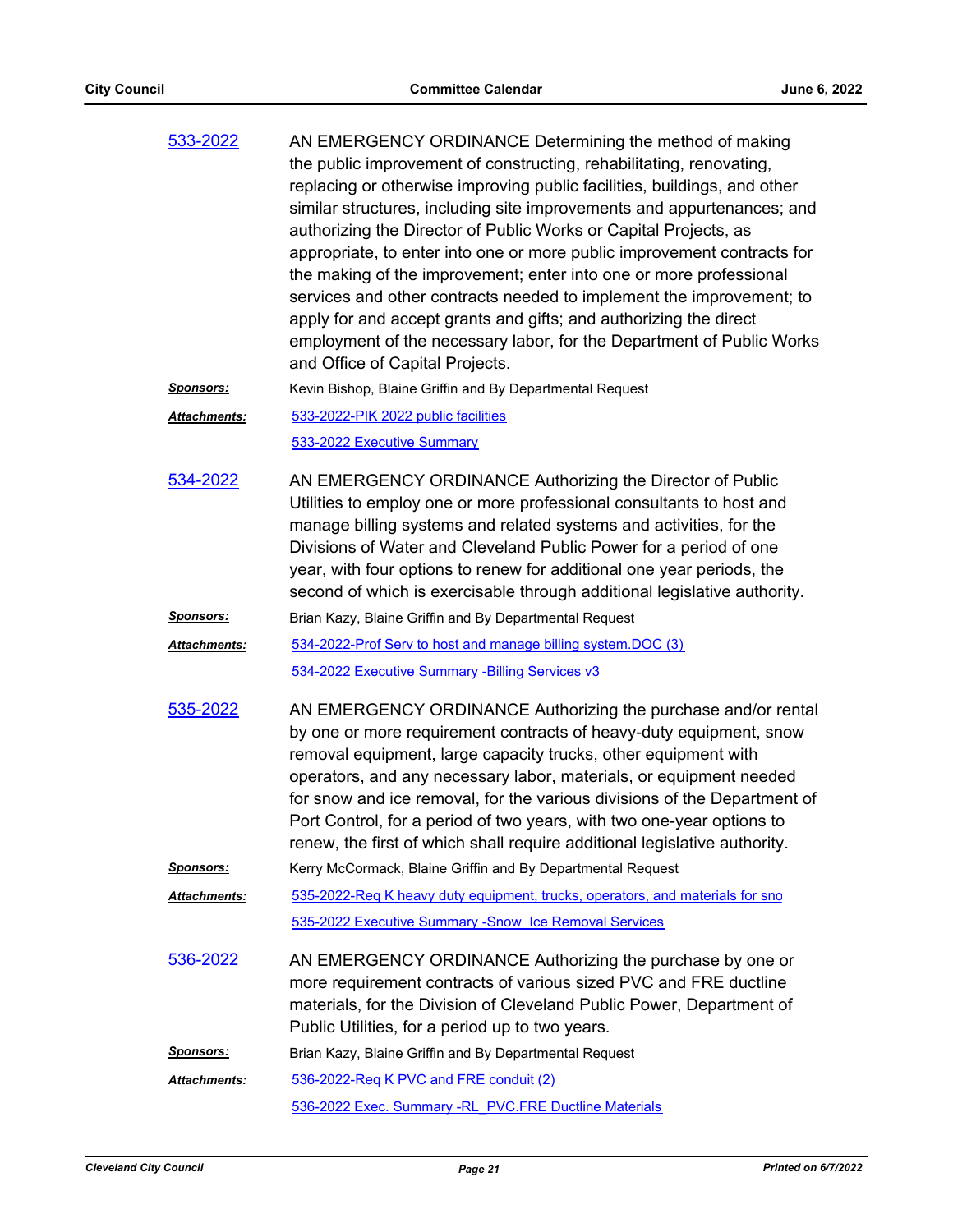| 544-2022             | AN EMERGENCY ORDINANCE Authorizing the Director of Economic<br>Development to enter into one or more loan agreements with 2915<br>Detroit Ave LLC, or its designee, to provide economic development<br>assistance to partially finance the acquisition, construction, and<br>renovation of a building located at 2915 Detroit Avenue for future<br>redevelopment and other associated costs necessary to redevelop the<br>property.                                                                                                                                                                                                |
|----------------------|------------------------------------------------------------------------------------------------------------------------------------------------------------------------------------------------------------------------------------------------------------------------------------------------------------------------------------------------------------------------------------------------------------------------------------------------------------------------------------------------------------------------------------------------------------------------------------------------------------------------------------|
| <u>Sponsors:</u>     | Kerry McCormack, Anthony Hairston, Blaine Griffin and By Departmental Request                                                                                                                                                                                                                                                                                                                                                                                                                                                                                                                                                      |
| <b>Attachments:</b>  | 544-2022-K w 2915 Detroit Ave for ED Loan Program loan                                                                                                                                                                                                                                                                                                                                                                                                                                                                                                                                                                             |
|                      | 544-2022-A-FILE -K w 2915 Detroit Ave for ED Loan Program loan                                                                                                                                                                                                                                                                                                                                                                                                                                                                                                                                                                     |
| 545-2022             | AN EMERGENCY ORDINANCE To supplement the Codified<br>Ordinances of Cleveland, Ohio 1976 by amending Section 551.06 as<br>amended by Ordinance No. 1498-03 passed November 17, 2003,<br>related to providing and location of waste containers, Section 551.99,<br>as amended by Ordinance No. 697-10, passed August 18, 2010, and<br>Section 551.991, as amended by Ordinance No. 974-13, passed<br>December 1, 2014, related to penalty and civil infractions.                                                                                                                                                                     |
| <u>Sponsors:</u>     | Joseph Jones                                                                                                                                                                                                                                                                                                                                                                                                                                                                                                                                                                                                                       |
| <u> Attachments:</u> | 545-2022-waste container location                                                                                                                                                                                                                                                                                                                                                                                                                                                                                                                                                                                                  |
| 547-2022             | AN EMERGENCY ORDINANCE Determining the method of making<br>the public improvement of constructing material capital repairs and<br>capital improvements to the municipally-owned facility located at 100<br>Alfred Lerner Way; authorizing one or more public improvement<br>contracts for the making of the improvement; and professional services<br>to design, or in the alternative, to reimburse or accept the gift of design<br>and other services from the Cleveland Browns Stadium Company LLC,<br>and for the performance of a Capital Repair Audit of the<br>municipally-owned facility located at 100 Alfred Lerner Way. |
| <u>Sponsors:</u>     | Kevin Bishop, Blaine Griffin and By Departmental Request                                                                                                                                                                                                                                                                                                                                                                                                                                                                                                                                                                           |
| <b>Attachments:</b>  | 547-2022-Prof Serv to assess repairs to Browns Stadium PIK or reimburse Brov                                                                                                                                                                                                                                                                                                                                                                                                                                                                                                                                                       |
|                      | <u>547-2022 Executive Summary</u>                                                                                                                                                                                                                                                                                                                                                                                                                                                                                                                                                                                                  |
|                      | 547-2022 Amendment                                                                                                                                                                                                                                                                                                                                                                                                                                                                                                                                                                                                                 |
|                      | 547-2022 as amended-desk copy-Final                                                                                                                                                                                                                                                                                                                                                                                                                                                                                                                                                                                                |

**•Emergency Resolutions Adopted**